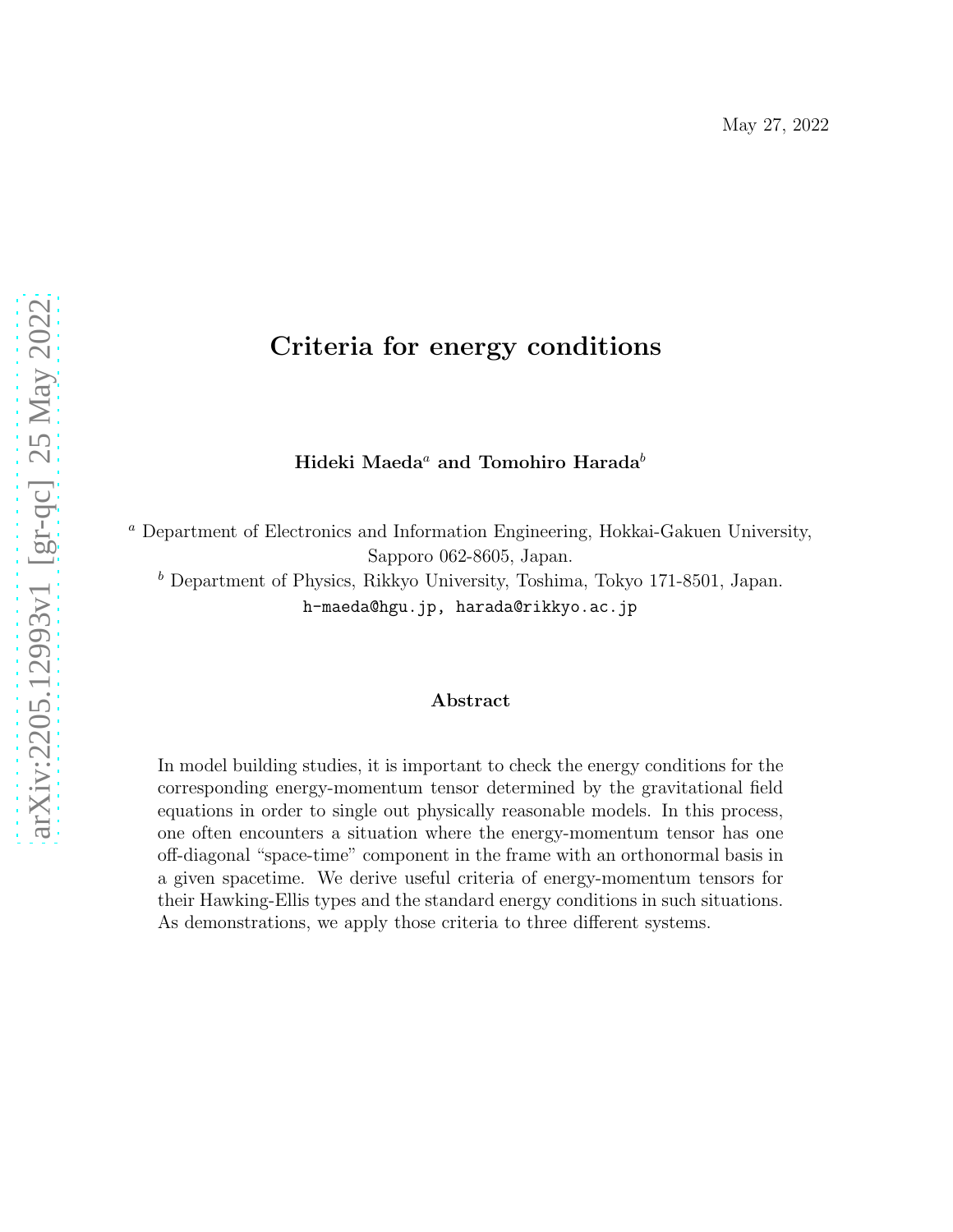# Contents

|   |                                | 1 Introduction                                                                                  | $\overline{2}$ |
|---|--------------------------------|-------------------------------------------------------------------------------------------------|----------------|
|   | Criteria for energy conditions |                                                                                                 | 3              |
|   | 2.1                            |                                                                                                 | 3              |
|   | 2.2                            |                                                                                                 | $\frac{5}{2}$  |
| 3 | Applications                   |                                                                                                 |                |
|   | 3.1                            | Spacetime with a base manifold $\ldots \ldots \ldots \ldots \ldots \ldots \ldots \ldots \ldots$ | 10             |
|   | 3.2                            |                                                                                                 | 13             |
|   | 3.3                            |                                                                                                 | 14             |
|   | 4 Summary                      |                                                                                                 | 17             |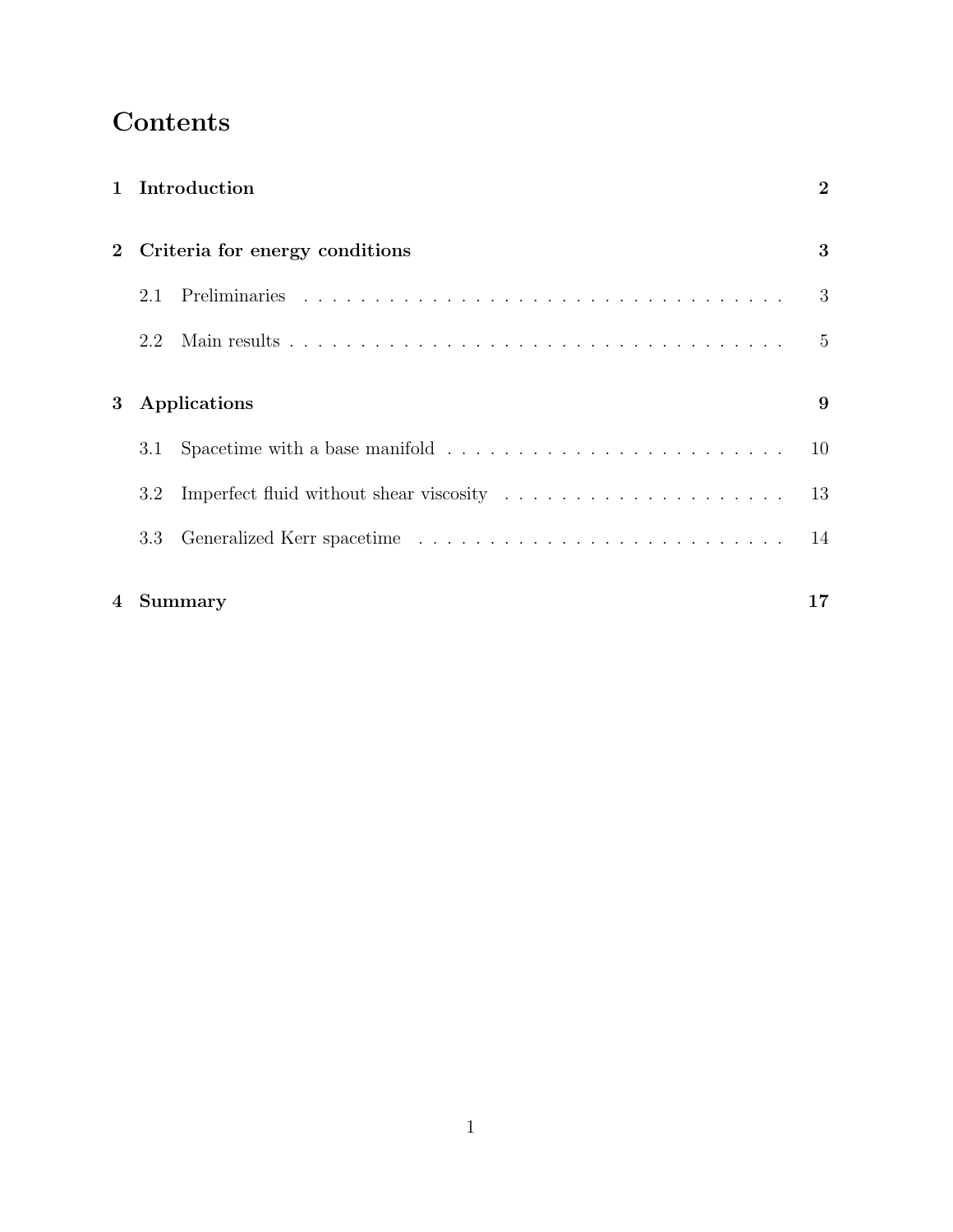# 1 Introduction

The energy conditions on the energy-momentum tensor of a matter field guarantee that the matter field behaves in a physically reasonable manner. For example, the weak energy condition (WEC) guarantees that the energy density measured by an observer moving along any timelike orbit is non-negative, and the dominant energy condition (DEC) guarantees that, in addition to the WEC, the energy flux of the matter field does not propagate faster than the speed of light. Actually, fundamental results in general relativity showing the desirable behaviour of spacetime, such as the black-hole area theorem [1] and the positive mass theorem [2–5], have been proved under certain energy conditions. Also, Penrose's singularity theorem [6] has been proved under the null convergence condition, which is equivalent in general relativity to the null energy condition (NEC), the weakest among all the standard energy conditions.

Although a matter field including quantum effects such as the Casimir effect  $(7, 8)$  can violate the NEC, it is reasonable to assume that classical matter fields satisfy the energy conditions. For example, fundamental fields such as an electromagnetic field and a scalar field with an appropriate potential satisfy all standard energy conditions. A perfect fluid, which is a phenomenological matter field, obeying an appropriate equation of state also satisfies all standard energy conditions. These results are completely general and have been derived without any assumption of spacetime symmetry [9].

However, we sometimes need to study the corresponding matter fields for a given spacetime configuration. This is the case when we construct a model of a non-singular black-hole spacetime [10] or a black hole in the expanding universe [11–16]. Then, the components of the corresponding energy-momentum tensor  $T_{\mu\nu}$  are determined by the gravitational field equations. In such a case, the energy conditions may be used to check whether the resulting  $T_{\mu\nu}$  is physically valid or not.

Energy-momentum tensors  $T_{\mu\nu}$  can generally be classified into four Hawking-Ellis types in arbitrary  $n(\geq 3)$  dimensions [17–22]. In two dimensions  $(n = 2)$ , it is classified into three types. The components of  $T_{\mu\nu}$  in an orthonormal frame can be written in a canonical form for each type by a local Lorentz transformation, and inequalities equivalent to the standard energy conditions are available for those orthonormal-frame components. However, with a natural set of basis vectors or one-forms in a given spacetime, those inequalities cannot be used immediately, as the components in the frame do not take canonical forms in general. Therefore, the inequalities equivalent to the standard energy conditions for more general orthonormal-frame components would be useful for future investigation.

In the present paper, we derive criteria for the Hawking-Ellis types and the standard energy conditions for the case where the energy-momentum tensor  $T_{\mu\nu}$  has a single offdiagonal "space-time" component in an orthonormal frame, which is frequently encountered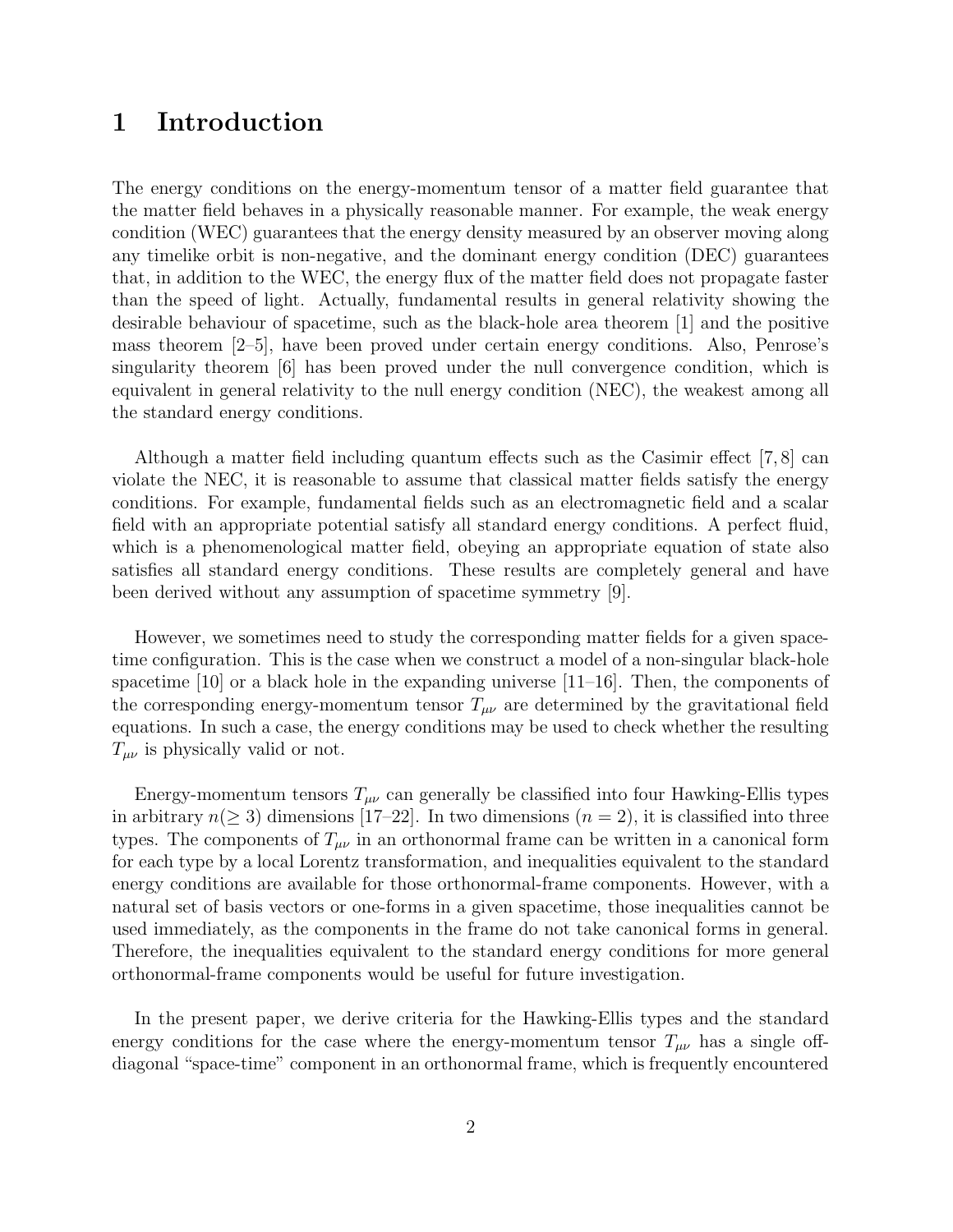in model building studies. The organization of the present paper is as follows. In Sec. 2, we will present our main results. In Sec. 3, we will apply our results to three different systems. We will summarize our results in the final section. Our conventions for curvature tensors are  $[\nabla_{\rho}, \nabla_{\sigma}]V^{\mu} = R^{\mu}{}_{\nu\rho\sigma}V^{\nu}$  and  $R_{\mu\nu} = R^{\rho}{}_{\mu\rho\nu}$ . We adopt units such that  $c = 1$ . The signature of the Minkowski spacetime is  $(-, +, \ldots, +)$ , and Greek indices run over all spacetime indices. Other types of indices will be specified in the main text.

### 2 Criteria for energy conditions

### 2.1 Preliminaries

In an  $n(\geq 2)$ -dimensional spacetime, the components of an energy-momentum tensor  $T_{\mu\nu}$ in an orthonormal frame are given by

$$
T_{(a)(b)} = T_{\mu\nu} E^{\mu}_{(a)} E^{\nu}_{(b)},
$$
\n(2.1)

where  $\{E^{\mu}_{(q)}\}$  ${(\mu)(a)}$  (a = 0, 1, · · · , n - 1) are orthonormal basis vectors satisfying

$$
E_{(a)}^{\mu} E_{(b)\mu} = \eta_{(a)(b)} = \text{diag}(-1, 1, \cdots, 1). \tag{2.2}
$$

The metric in this orthonormal frame  $\eta_{(a)(b)}$  and its inverse  $\eta^{(a)(b)}$  are respectively used to lower and raise the indices (a) and the spacetime metric  $g_{\mu\nu}$  is given by  $g_{\mu\nu} = \eta_{(a)(b)} E_{\mu}^{(a)} E_{\nu}^{(b)}$ .

The Hawking-Ellis classification of an energy-momentum tensor  $T_{\mu\nu}$  is performed according to eigenvalues and eigenvectors of the following eigenvalue equations;

$$
T^{(a)(b)}n_{(b)} = \lambda \eta^{(a)(b)}n_{(b)} \iff T^{\mu\nu}n_{\nu} = \lambda g^{\mu\nu}n_{\nu},\tag{2.3}
$$

where  $n^{(a)} = E_{\mu}^{(a)} n^{\mu}$  [9,17]. The eigenvalues  $\lambda$  are determined by the characteristic equation:

$$
\det \left( T^{(a)(b)} - \lambda \eta^{(a)(b)} \right) = 0.
$$
 (2.4)

In arbitrary  $n(\geq 3)$  dimensions that  $T_{\mu\nu}$  can be classified into four types depending on the properties of its eigenvectors as summarized in Table 1 [9, 17]. In two dimensions  $(n = 2)$ ,  $T_{\mu\nu}$  is classified into the type I, II, or IV. It is noted that, in a static region of spacetime,  $T_{\mu\nu}$  is of type I in any gravitation theory whose Lagrangian is a function of the Riemann tensor and metric [23].

For each type of  $T_{\mu\nu}$ , equivalent expressions of the standard energy conditions are available [9]. The standard energy conditions for  $T_{\mu\nu}$  are stated as follows: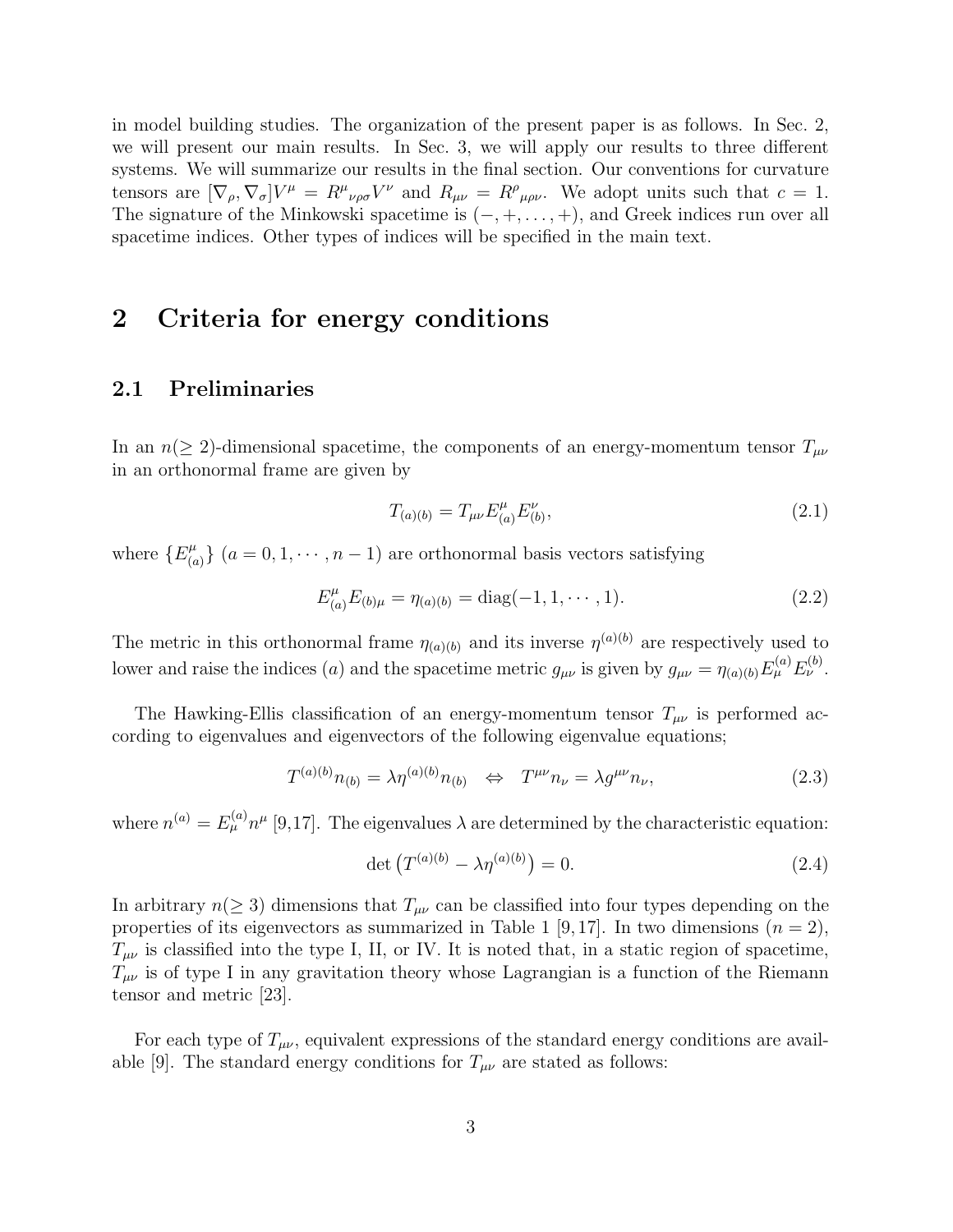| Type | Eigenvectors                                 |
|------|----------------------------------------------|
|      | 1 timelike, $n-1$ spacelike                  |
| H    | 1 null (doubly degenerated), $n-2$ spacelike |
| Ħ    | 1 null (triply degenerated), $n-3$ spacelike |
| ΙV   | 2 complex, $n-2$ spacelike                   |

Table 1: Eigenvectors of type-I–IV energy-momentum tensors.

- *Null* energy condition (NEC):  $T_{\mu\nu}k^{\mu}k^{\nu} \ge 0$  for any null vector  $k^{\mu}$ .
- *Weak* energy condition (WEC):  $T_{\mu\nu}v^{\mu}v^{\nu} \ge 0$  for any timelike vector  $v^{\mu}$ .
- *Dominant* energy condition (DEC):  $T_{\mu\nu}v^{\mu}v^{\nu} \ge 0$  and  $J_{\mu}J^{\mu} \le 0$  hold for any timelike vector  $v^{\mu}$ , where  $J^{\mu} := -T^{\mu}_{\ \nu}v^{\nu}$  is an energy-flux vector for an observer with its tangent vector  $v^{\mu}$ .
- *Strong* energy condition (SEC):  $(T_{\mu\nu} \frac{1}{n-2}Tg_{\mu\nu})v^{\mu}v^{\nu} \ge 0$  for any timelike vector  $v^{\mu}$ .

The SEC is equivalent to the timelike convergence condition  $R_{\mu\nu}v^{\mu}v^{\nu} \ge 0$  for any timelike vector in general relativity and defined only for  $n \geq 3$ . We note that, although  $n \geq 3$  is assumed in [9], the results presented there for the NEC, WEC, and DEC are valid also for  $n=2$ .

By a local Lorentz transformation  $E_{(a)}^{\mu} \rightarrow \tilde{E}_{(a)}^{\mu} := L_{(a)}^{(b)} E_{(b)}^{\mu}$  with  $L_{(a)}^{(b)}$  $\binom{0}{a}$  satisfying  $L_{(a)}^{(c)}L_{(b)}^{(d)}$  $\eta_{(b)}^{(d)}\eta_{(c)(d)} = \eta_{(a)(b)}, T^{(a)(b)}$  of each type is written in a canonical form [9, 17, 24]. The canonical form of type I is

$$
T^{(a)(b)} = \text{diag}(\rho, p_1, p_2, \cdots, p_{n-1})
$$
\n(2.5)

and equivalent expressions of the standard energy conditions are given as follows:

$$
NEC: \ \rho + p_i \ge 0 \ \text{for} \ i = 1, 2, \cdots, n - 1,
$$
\n(2.6)

$$
WEC: \ \rho \ge 0 \text{ in addition to NEC},\tag{2.7}
$$

$$
\text{DEC: } \rho - p_i \ge 0 \quad \text{for} \quad i = 1, 2, \cdots, n - 1 \text{ in addition to WEC}, \tag{2.8}
$$

SEC :  $(n-3)\rho + \sum_{j=1}^{n-1} p_j \ge 0$  in addition to NEC (2.9)

The canonical form of type II is

$$
T^{(a)(b)} = \begin{pmatrix} \rho + \nu & \nu & 0 & 0 & \cdots & 0 \\ \nu & -\rho + \nu & 0 & 0 & \cdots & 0 \\ 0 & 0 & p_2 & 0 & \cdots & 0 \\ 0 & 0 & 0 & \ddots & \vdots & \vdots \\ \vdots & \vdots & \vdots & \cdots & \ddots & 0 \\ 0 & 0 & 0 & \cdots & 0 & p_{n-1} \end{pmatrix}
$$
(2.10)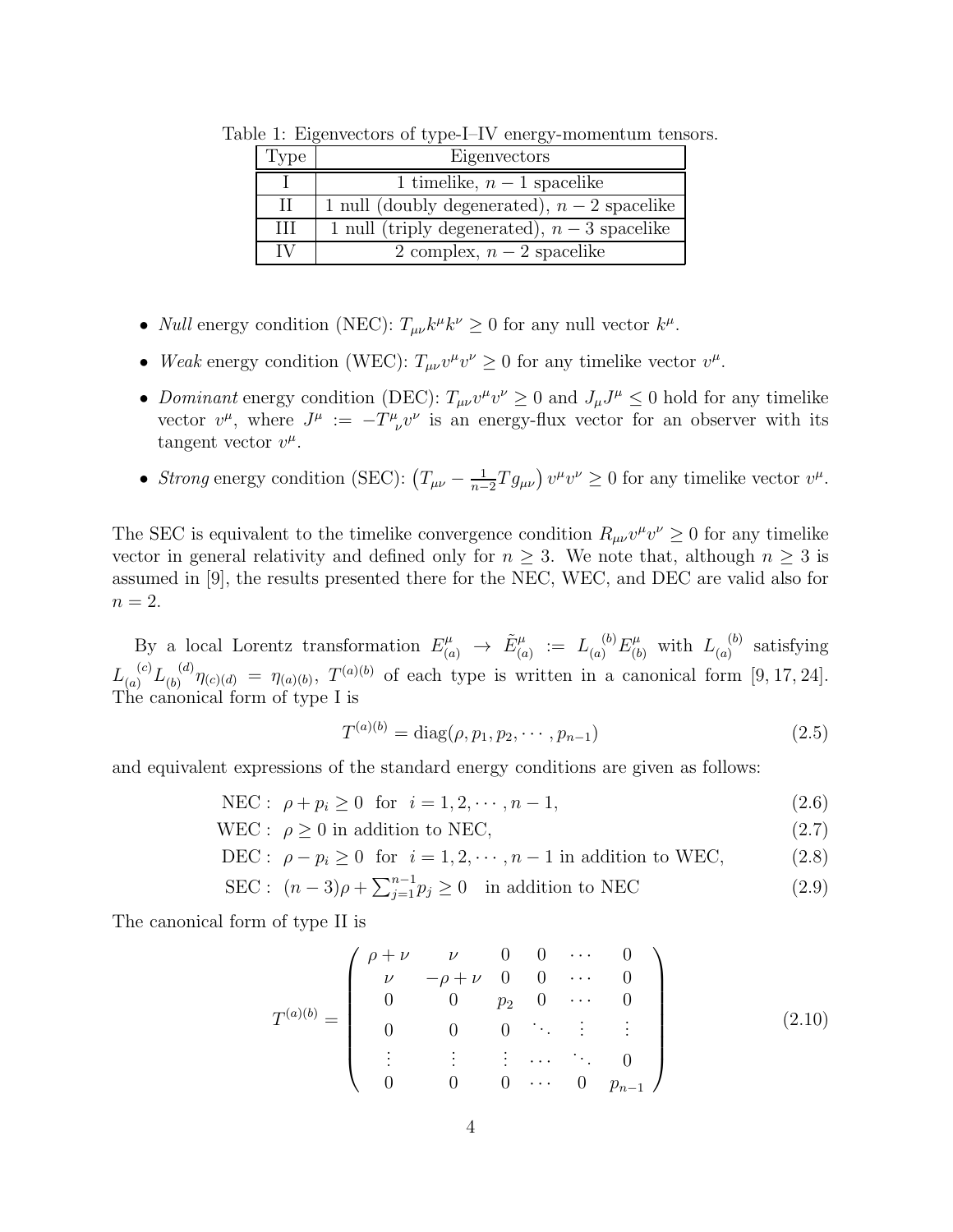with  $\nu \neq 0$  and equivalent expressions of the standard energy conditions are

NEC :  $\nu \ge 0$  and  $\rho + p_i \ge 0$  for  $i = 2, 3, \dots, n - 1$ , (2.11)

- WEC :  $\rho > 0$  in addition to NEC, (2.12)
- DEC :  $\rho p_i \ge 0$  for  $i = 2, 3, \dots, n 1$  in addition to WEC, (2.13)
- SEC :  $(n-4)\rho + \sum_{j=2}^{n-1} p_j \ge 0$  in addition to NEC (2.14)

The canonical form of type III is

$$
T^{(a)(b)} = \begin{pmatrix} \rho + \nu & \nu & \zeta & 0 & 0 & \cdots & 0 \\ \nu & -\rho + \nu & \zeta & 0 & 0 & \cdots & 0 \\ \zeta & \zeta & -\rho & 0 & 0 & \cdots & 0 \\ 0 & 0 & 0 & p_3 & 0 & \cdots & 0 \\ 0 & 0 & 0 & 0 & \ddots & \vdots & \vdots \\ \vdots & \vdots & \vdots & \vdots & \cdots & \ddots & 0 \\ 0 & 0 & 0 & 0 & \cdots & 0 & p_{n-1} \end{pmatrix}
$$
(2.15)

with  $\zeta \neq 0$  and the type III energy-momentum tensor violates all the standard energy conditions. In fact, one can set  $\nu = 0$  for type III without loss of generality by a local Lorentz transformation as presented in Ref. [24]. Nevertheless, the present form  $(2.15)$ admitting the type-II limit  $\zeta \to 0$  may be useful. The canonical form of type IV is

$$
T^{(a)(b)} = \begin{pmatrix} \rho & \nu & 0 & 0 & \cdots & 0 \\ \nu & -\rho & 0 & 0 & \cdots & 0 \\ 0 & 0 & p_2 & 0 & \cdots & 0 \\ 0 & 0 & 0 & \ddots & \vdots & \vdots \\ \vdots & \vdots & \vdots & \cdots & \ddots & 0 \\ 0 & 0 & 0 & \cdots & 0 & p_{n-1} \end{pmatrix}
$$
(2.16)

with  $\nu \neq 0$  and the type IV energy-momentum tensor violates all the standard energy conditions. Although a different form of  $T^{(a)(b)}$  for type IV in the textbook [17], the expression (2.16) may be more useful as pointed out in Ref. [24].

#### 2.2 Main results

If one finds orthonormal basis one-forms  $E_{\mu}^{(a)}$  in a given spacetime to provide  $T^{(a)(b)}$  in canonical forms (2.5)–(2.16), one can immediately identify the spacetime regions where the standard energy conditions are satisfied or violated. However, a natural set of  $E_{\mu}^{(a)}$  read off from the metric do not generally provide canonical forms of  $T^{(a)(b)}$ . For this reason, equivalent expressions of the energy conditions for  $T^{(a)(b)}$  in a more general form must be useful.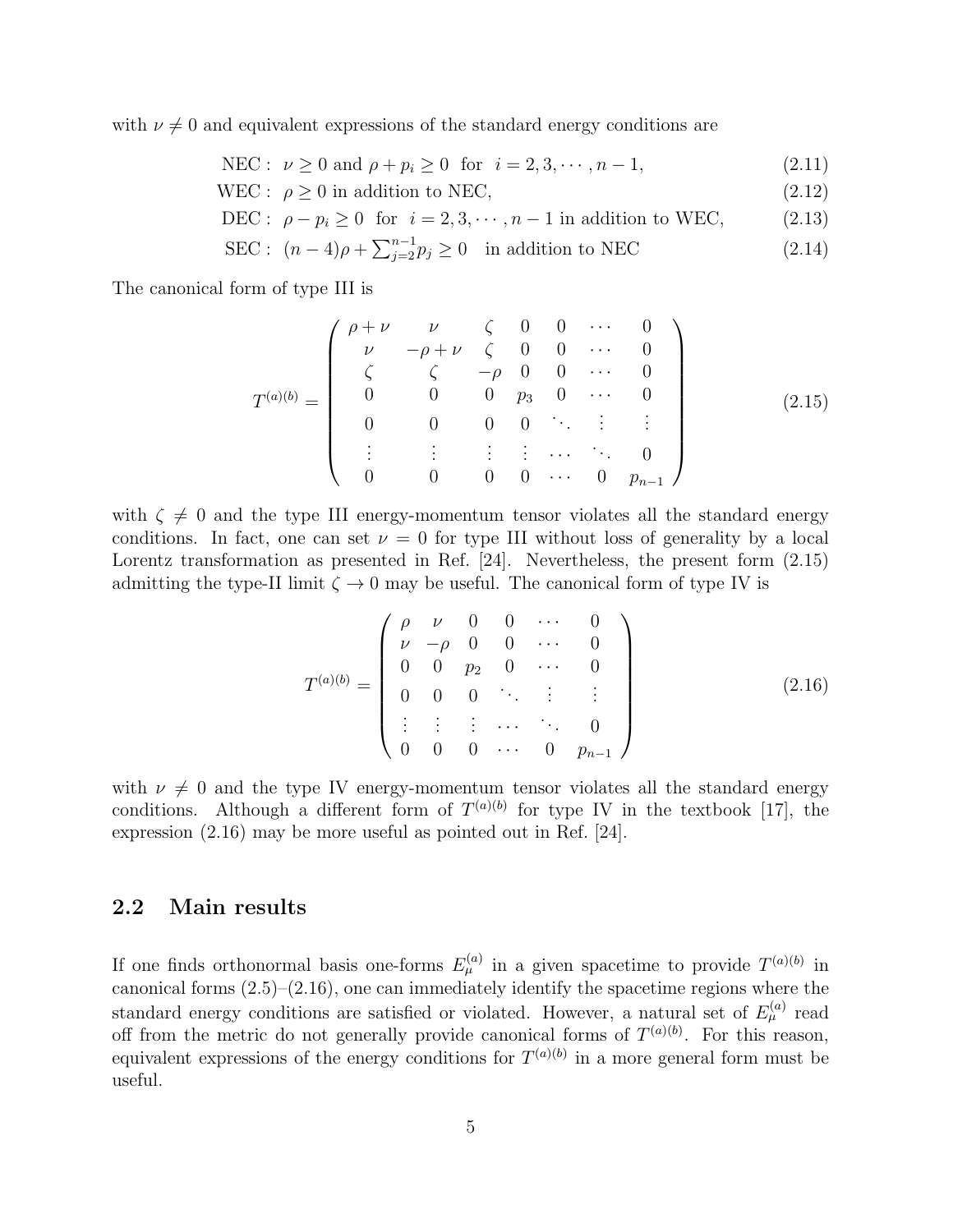In particular, we consider the following form of  $T^{(a)(b)}$  in the present paper:

$$
T^{(a)(b)} = \begin{pmatrix} T^{(0)(0)} & T^{(0)(1)} & 0 & 0 & \cdots & 0 \\ T^{(0)(1)} & T^{(1)(1)} & 0 & 0 & \cdots & 0 \\ 0 & 0 & p_2 & 0 & \cdots & 0 \\ 0 & 0 & 0 & \ddots & \vdots & \vdots \\ \vdots & \vdots & \vdots & \cdots & \ddots & 0 \\ 0 & 0 & 0 & \cdots & 0 & p_{n-1} \end{pmatrix} .
$$
 (2.17)

One often encounters the above form of  $T^{(a)(b)}$  with  $p_2 = p_3 = \cdots = p_{n-1}$  in a spherically symmetric spacetime, for example. The Hawking-Ellis type of this  $T^{(a)(b)}$  is the same as the type of the two-dimensional portion  $T^{(\alpha)(\beta)}$   $(\alpha, \beta = 0, 1)$ .  $T^{(\alpha)(\beta)}$  is of (i) type I if all the eigenvalues  $\lambda$  determined by the characteristic equation (2.4) are real and non-degenerate, (ii) type II if the eigenvalues are degenerate, and (iii) type IV if the eigenvalues are complex [9, 17]. Type III is not possible since the eigenvalues cannot be triply degenerated in two dimensions. Thus, one can show the following lemma.

Lemma 1 (Hawking-Ellis type) *The Hawking-Ellis type of the energy-momentum tensor* (2.17) is type I if  $T^{(0)(1)} = 0$ . If  $T^{(0)(1)} \neq 0$ , it is determined as

$$
(T^{(0)(0)} + T^{(1)(1)})^2 > 4(T^{(0)(1)})^2 \Rightarrow \text{Type I}, \tag{2.18}
$$

$$
(T^{(0)(0)} + T^{(1)(1)})^2 = 4(T^{(0)(1)})^2 \Rightarrow \text{Type II}, \tag{2.19}
$$

$$
(T^{(0)(0)} + T^{(1)(1)})^2 < 4(T^{(0)(1)})^2 \quad \Rightarrow \quad \text{Type IV.} \tag{2.20}
$$

*Proof:* If  $T^{(0)(1)} = 0$  holds,  $T^{(a)(b)}$  is diagonal and hence it is of type I. For the twodimensional part of Eq.  $(2.17)$ , Eq.  $(2.4)$  is solved to give

$$
\lambda = \frac{1}{2} \left\{ (T^{(1)(1)} - T^{(0)(0)}) \pm \sqrt{(T^{(0)(0)} + T^{(1)(1)})^2 - 4(T^{(0)(1)})^2} \right\},
$$
\n(2.21)

from which the proposition for  $T^{(0)(1)} \neq 0$  follows.

By Lemma 1, all the standard energy conditions are violated if  $(T^{(0)(0)} + T^{(1)(1)})^2$  $4(T^{(0)(1)})^2$  holds. Now let us see the claim of Lemma 1 in a different manner. In order to check whether  $T^{(\alpha)(\beta)}$  is diagonalizable, we perform a local Lorentz transformation in the  $(0)(1)$ -plane in the orthonormal frame such that

$$
\tilde{E}_{\mu}^{(0)} := \cosh \alpha E_{\mu}^{(0)} - \sinh \alpha E_{\mu}^{(1)}, \n\tilde{E}_{\mu}^{(1)} := -\sinh \alpha E_{\mu}^{(0)} + \cosh \alpha E_{\mu}^{(1)}.
$$
\n(2.22)

With a parametrization such that

$$
\cosh \alpha = \frac{1}{\sqrt{1 - v^2}}, \qquad \sinh \alpha = \frac{v}{\sqrt{1 - v^2}}, \tag{2.23}
$$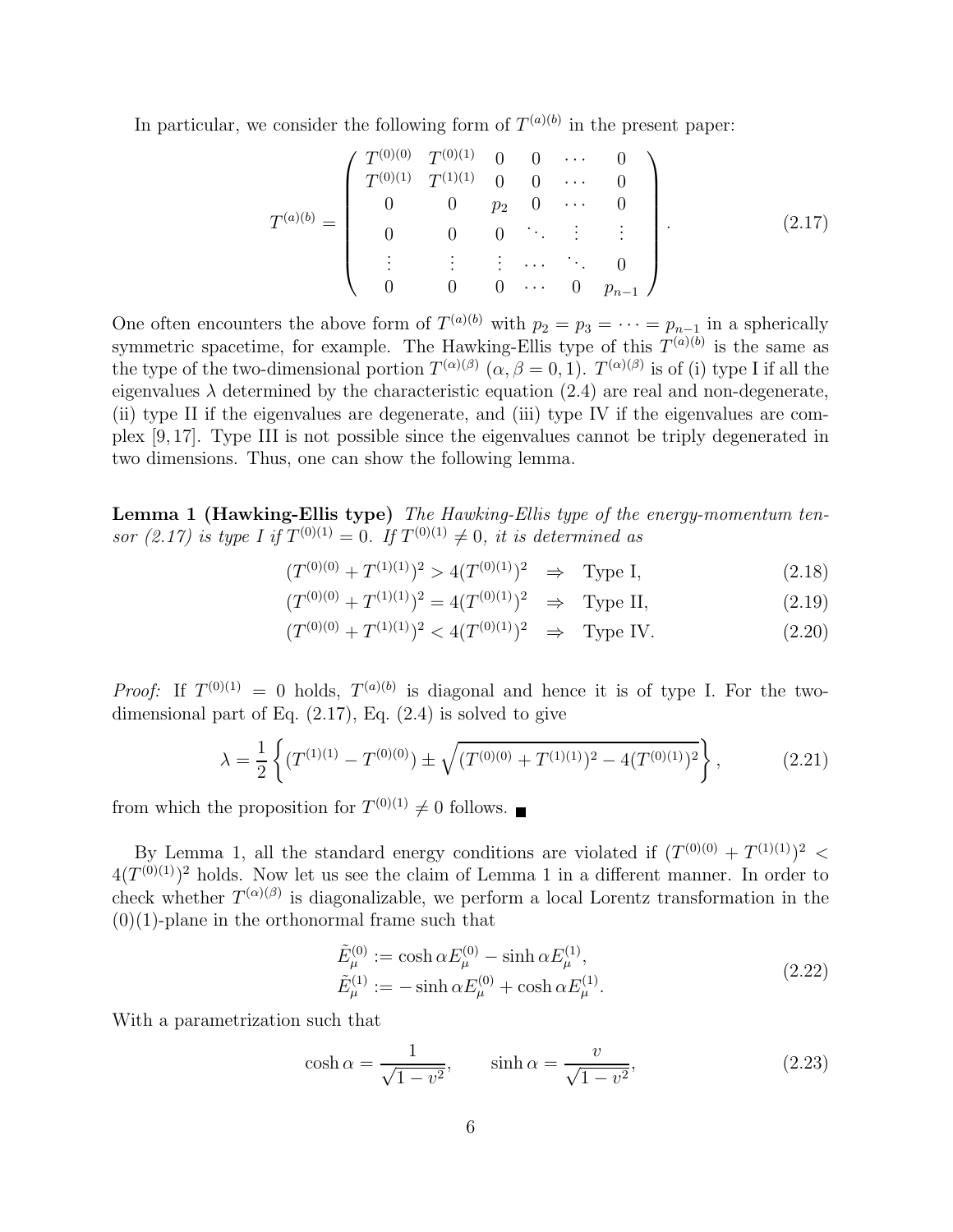where v is real and satisfies  $-1 < v < 1$ , orthonormal components with the new basis one-forms are computed to give

$$
\tilde{T}^{(0)(0)} := T^{\mu\nu}\tilde{E}^{(0)}_{\mu}\tilde{E}^{(0)}_{\nu} = \frac{1}{1 - v^2} \left( T^{(0)(0)} - 2vT^{(0)(1)} + v^2T^{(1)(1)} \right),\tag{2.24}
$$

$$
\tilde{T}^{(0)(1)} := T^{\mu\nu}\tilde{E}^{(0)}_{\mu}\tilde{E}^{(1)}_{\nu} = \frac{1}{1 - v^2} \left\{ -vT^{(0)(0)} + (1 + v^2)T^{(0)(1)} - vT^{(1)(1)} \right\},\tag{2.25}
$$

$$
\tilde{T}^{(1)(1)} := T^{\mu\nu}\tilde{E}^{(1)}_{\mu}\tilde{E}^{(1)}_{\nu} = \frac{1}{1 - v^2} \left( v^2 T^{(0)(0)} - 2v T^{(0)(1)} + T^{(1)(1)} \right). \tag{2.26}
$$

For  $(T^{(0)(0)} + T^{(1)(1)})^2 - 4(T^{(0)(1)})^2 < 0$ ,  $\tilde{T}^{(0)(1)} = 0$  does not admit any real solution of v, so that  $T^{(a)(b)}$  is not diagonalizable and of type IV. For  $(T^{(0)(0)} + T^{(1)(1)})^2 - 4(T^{(0)(1)})^2 = 0$ ,  $\tilde{T}^{(0)(1)} = 0$  admits real solutions  $v = \pm 1$ , so that  $T^{(a)(b)}$  is not diagonalizable either and of type II. For  $(T^{(0)(0)} + T^{(1)(1)})^2 - 4(T^{(0)(1)})^2 > 0$ , since  $f(1)f(-1) = 4(T^{(0)(1)})^2 - (T^{(0)(0)} +$  $T^{(1)(1)}$ <sup>2</sup>(< 0) holds, where

$$
f(v) := (1 - v^2)\tilde{T}^{(0)(1)} = T^{(0)(1)}v^2 - (T^{(0)(0)} + T^{(1)(1)})v + T^{(0)(1)},
$$
\n(2.27)

 $\tilde{T}^{(0)(1)} = 0$  with  $T^{(0)(1)} \neq 0$  admits a single real solution in the domain  $-1 < v < 1$  given by

$$
v = \frac{1}{2T^{(0)(1)}} \left\{ (T^{(0)(0)} + T^{(1)(1)}) - \varepsilon \sqrt{(T^{(0)(0)} + T^{(1)(1)})^2 - 4(T^{(0)(1)})^2} \right\}.
$$
 (2.28)

Here  $\varepsilon = 1(-1)$  is required for  $T^{(0)(0)} + T^{(1)(1)} > (<)0$  in order to satisfy  $v^2 < 1$ , which is shown by

$$
v^{2} = 1 + \frac{(T^{(0)(0)} + T^{(1)(1)})^{2} - 4(T^{(0)(1)})^{2}}{2(T^{(0)(0)} + T^{(1)(1)})} - \frac{\varepsilon(T^{(0)(0)} + T^{(1)(1)})}{2(T^{(0)(1)})^{2}} \sqrt{(T^{(0)(0)} + T^{(1)(1)})^{2} - 4(T^{(0)(1)})^{2}}.
$$
\n(2.29)

Therefore in this case,  $T^{(a)(b)}$  is diagonalizable and of type I.

The following proposition is the main result of the present paper.

Proposition 1 (Energy-condition criteria) *For an energy-momentum tensor (2.17) in* an orthonormal frame, all the standard energy conditions are violated if  $(T^{(0)(0)} + T^{(1)(1)})^2$  $4(T^{(0)(1)})^2$  or  $T^{(0)(0)} + T^{(1)(1)} < 0$  is satisfied. If  $(T^{(0)(0)} + T^{(1)(1)})^2 \ge 4(T^{(0)(1)})^2$  and  $T^{(0)(0)} +$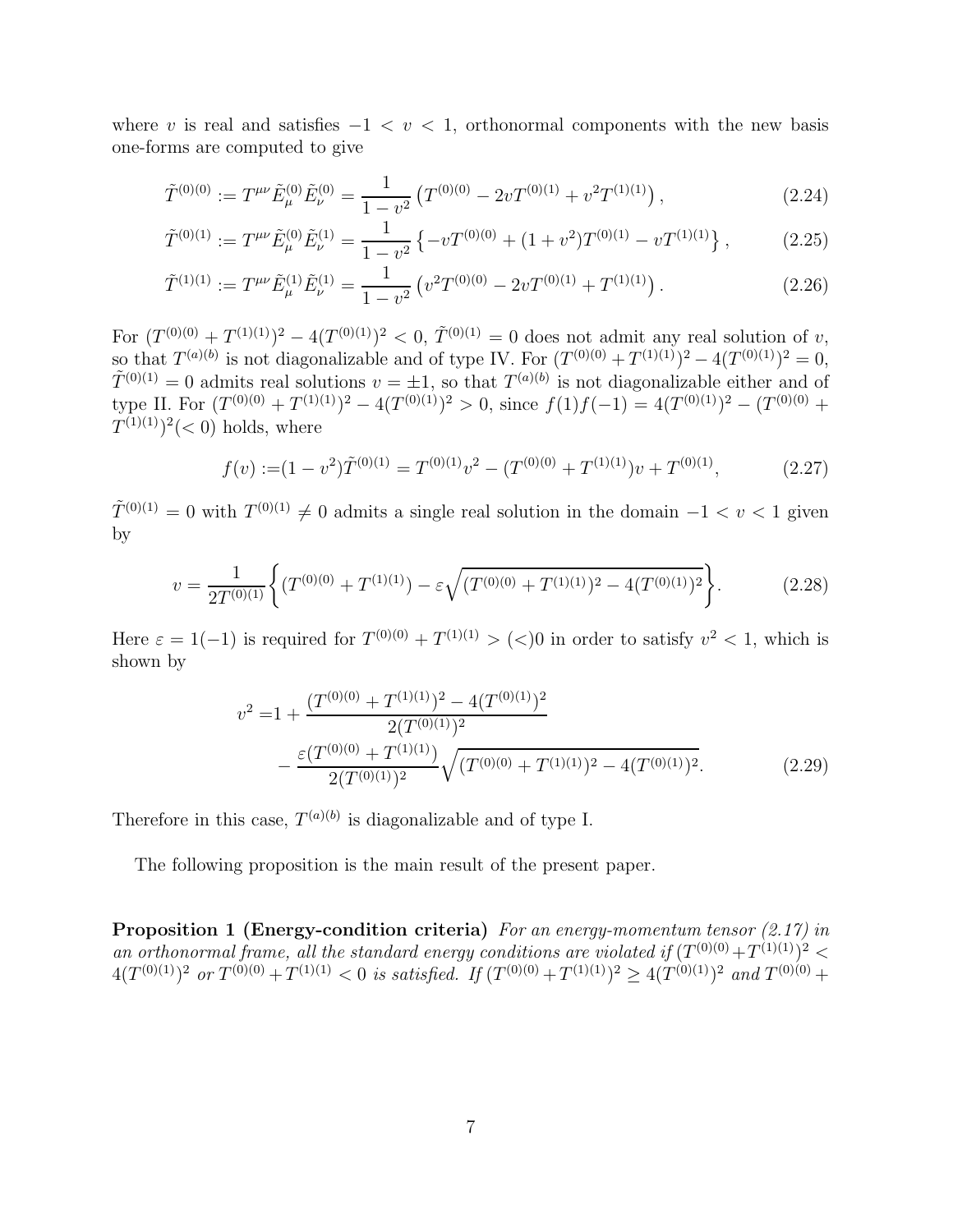$T^{(1)(1)} \geq 0$  *hold, equivalent expressions of the standard energy conditions are given by* 

$$
NEC: T^{(0)(0)} - T^{(1)(1)} + 2p_i + \sqrt{(T^{(0)(0)} + T^{(1)(1)})^2 - 4(T^{(0)(1)})^2} \ge 0
$$
  
for  $i = 2, 3, \dots, n - 1$ , (2.30)

$$
WEC: T^{(0)(0)} - T^{(1)(1)} + \sqrt{(T^{(0)(0)} + T^{(1)(1)})^2 - 4(T^{(0)(1)})^2} \ge 0
$$
  
in addition to *NEC*, (2.31)

$$
DEC: T^{(0)(0)} - T^{(1)(1)} - 2p_i + \sqrt{(T^{(0)(0)} + T^{(1)(1)})^2 - 4(T^{(0)(1)})^2} \ge 0
$$
  
for  $i = 2, 3, \dots, n - 1$  and  $T^{(0)(0)} - T^{(1)(1)} \ge 0$  in addition to WEC, (2.32)

$$
SEC: (n-4)(T^{(0)(0)} - T^{(1)(1)}) + 2\sum_{j=2}^{n-1} p_j
$$
  
+  $(n-2)\sqrt{(T^{(0)(0)} + T^{(1)(1)})^2 - 4(T^{(0)(1)})^2} \ge 0$  in addition to NEC. (2.33)

*Proof:* First we consider the case with  $T^{(0)(1)} = 0$  and identity in Eq. (2.5) as  $\rho \equiv T^{(0)(0)}$ and  $p_1 \equiv T^{(1)(1)}$ . Then, the NEC is violated if  $T^{(0)(0)} + T^{(1)(1)} < 0$  holds by Eq. (2.6). In the case of  $T^{(0)(0)} + T^{(1)(1)} \ge 0$ , Eqs.  $(2.6)-(2.9)$  become

$$
NEC: T^{(0)(0)} + p_i \ge 0 \text{ for } i = 2, 3, \cdots, n - 1,
$$
\n(2.34)

WEC :  $T^{(0)(0)} \ge 0$  in addition to NEC, (2.35)

DEC: 
$$
T^{(0)(0)} - T^{(1)(1)} \ge 0
$$
 and  $T^{(0)(0)} - p_i \ge 0$  for  $i = 2, 3, \dots, n - 1$   
in addition to WEC, (2.36)

$$
\text{SEC}: \ (n-3)T^{(0)(0)} + T^{(1)(1)} + \sum_{j=2}^{n-1} p_j \ge 0 \quad \text{in addition to NEC}, \tag{2.37}
$$

which are identical to Eqs.  $(2.30)$ – $(2.33)$  with  $T^{(0)(1)} = 0$  and  $T^{(0)(0)} + T^{(1)(1)} \ge 0$ .

Next we consider the case with  $T^{(0)(1)} \neq 0$ . If  $(T^{(0)(0)} + T^{(1)(1)})^2 < 4(T^{(0)(1)})^2$  holds,  $T^{\mu\nu}$ is of type IV by Lemma 1, so that all the standard energy conditions are violated.

If  $(T^{(0)(0)} + T^{(1)(1)})^2 = 4(T^{(0)(1)})^2 (\neq 0)$  holds,  $T^{\mu\nu}$  is of type II by Lemma 1. In the case of  $T^{(0)(1)} = (T^{(0)(0)} + T^{(1)(1)})/2$ , the energy-momentum tensor (2.17) is in the type II form  $(2.10)$  with

$$
\nu = \frac{1}{2} (T^{(0)(0)} + T^{(1)(1)}), \qquad \rho = \frac{1}{2} (T^{(0)(0)} - T^{(1)(1)}).
$$
 (2.38)

In the case of  $T^{(0)(1)} = -(T^{(0)(0)} + T^{(1)(1)})/2$ , with a basis one-form  $E_{\mu}^{(1)}$  replaced by  $-E_{\mu}^{(1)}$ , the energy-momentum tensor  $(2.17)$  is in the type II form  $(2.10)$  with Eq.  $(2.38)$ . Thus, all the standard energy conditions are violated if  $T^{(0)(0)} + T^{(1)(1)} < 0$  is satisfied by Eq. (2.11)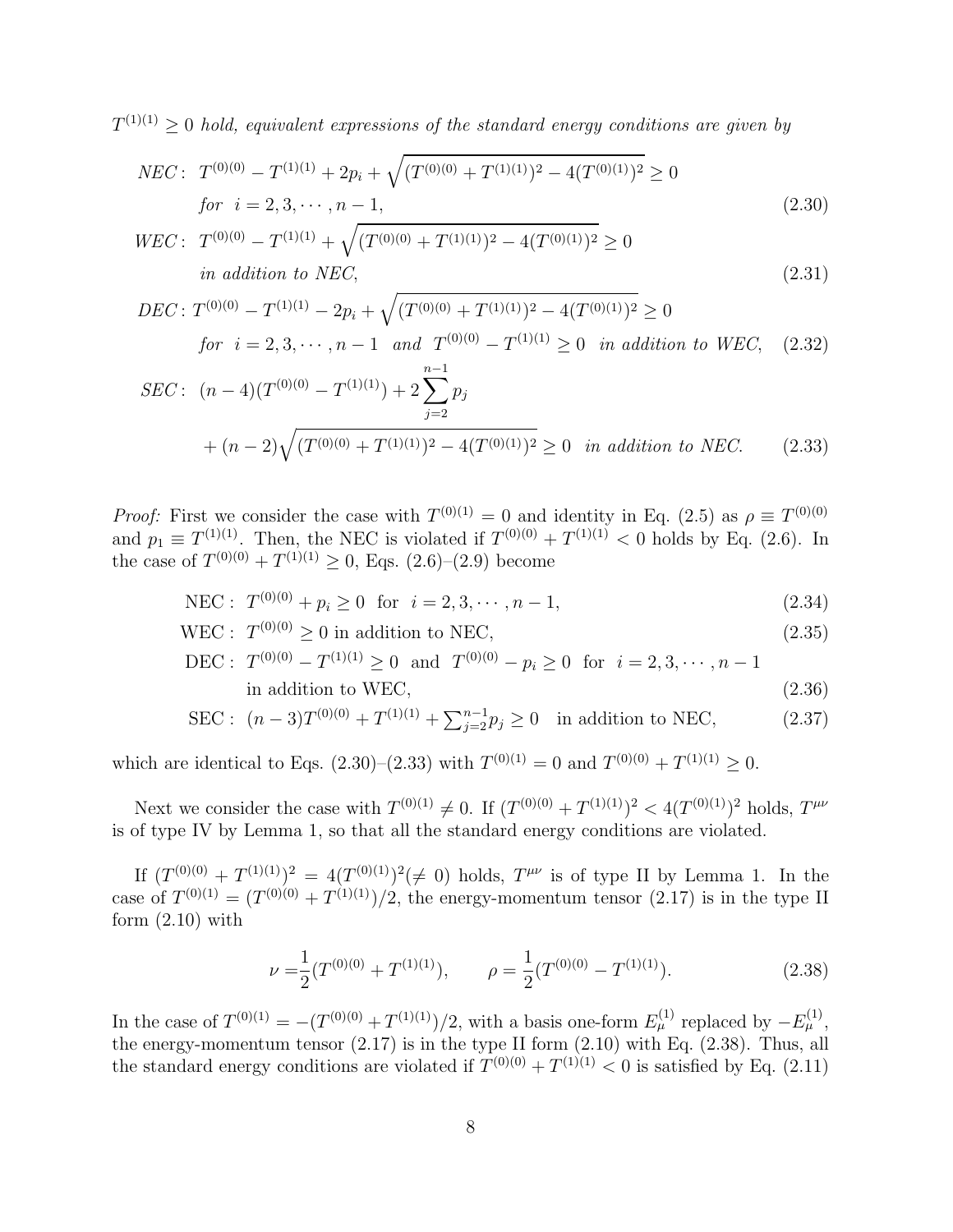in both cases. For  $T^{(0)(0)} + T^{(1)(1)} > 0$ , the equivalent expressions are Eqs.  $(2.30)$ - $(2.33)$  by Eqs.  $(2.11)–(2.14)$ .

If  $(T^{(0)(0)} + T^{(1)(1)})^2 > 4(T^{(0)(1)})^2 \neq 0$  holds,  $T^{\mu\nu}$  is of type I by Lemma 1. With v given by Eq. (2.28), we obtain  $\tilde{T}^{(0)(1)} = 0$  and Eqs. (2.24) and (2.26) become

$$
\tilde{T}^{(0)(0)} = \frac{1}{2} \left\{ (T^{(0)(0)} - T^{(1)(1)}) + \varepsilon \sqrt{(T^{(0)(0)} + T^{(1)(1)})^2 - 4(T^{(0)(1)})^2} \right\},\tag{2.39}
$$

$$
\tilde{T}^{(1)(1)} = \frac{1}{2} \left\{ -(T^{(0)(0)} - T^{(1)(1)}) + \varepsilon \sqrt{(T^{(0)(0)} + T^{(1)(1)})^2 - 4(T^{(0)(1)})^2} \right\}.
$$
\n(2.40)

Identifying  $\rho \equiv \tilde{T}^{(0)(0)}$ ,  $p_1 \equiv \tilde{T}^{(1)(1)}$  with Eqs. (2.39) and (2.40) in Eq. (2.5), we obtain

$$
\rho + p_1 = \varepsilon \sqrt{(T^{(0)(0)} + T^{(1)(1)})^2 - 4(T^{(0)(1)})^2},\tag{2.41}
$$

$$
\rho + p_i = \frac{1}{2} \left[ (T^{(0)(0)} - T^{(1)(1)}) + \varepsilon \sqrt{(T^{(0)(0)} + T^{(1)(1)})^2 - 4(T^{(0)(1)})^2} \right] + p_i,
$$
 (2.42)

$$
\rho - p_1 = T^{(0)(0)} - T^{(1)(1)},\tag{2.43}
$$

$$
\rho - p_i = \frac{1}{2} \left[ (T^{(0)(0)} - T^{(1)(1)}) + \varepsilon \sqrt{(T^{(0)(0)} + T^{(1)(1)})^2 - 4(T^{(0)(1)})^2} \right] - p_i,
$$
\n(2.44)

$$
(n-3)\rho + \sum_{j=1}^{n-1} p_j = \frac{n-4}{2} (T^{(0)(0)} - T^{(1)(1)}) + \sum_{j=2}^{n-1} p_j + \frac{\varepsilon(n-2)}{2} \sqrt{(T^{(0)(0)} + T^{(1)(1)})^2 - 4(T^{(0)(1)})^2},
$$
\n(2.45)

where  $i = 2, 3, \dots, n-1$ . If  $T^{(0)(0)} + T^{(1)(1)} < 0$  is satisfied, we have  $\varepsilon = -1$ , so that all the standard energy conditions are violated by Eqs. (2.6) and (2.41). For  $T^{(0)(0)} + T^{(1)(1)} > 0$ , we have  $\varepsilon = 1$  and then the equivalent expressions are Eqs. (2.30)–(2.33) by Eqs. (2.6)–(2.9).  $\blacksquare$ 

## 3 Applications

In this section, as demonstrations, we apply the results obtained in the previous section to three different systems.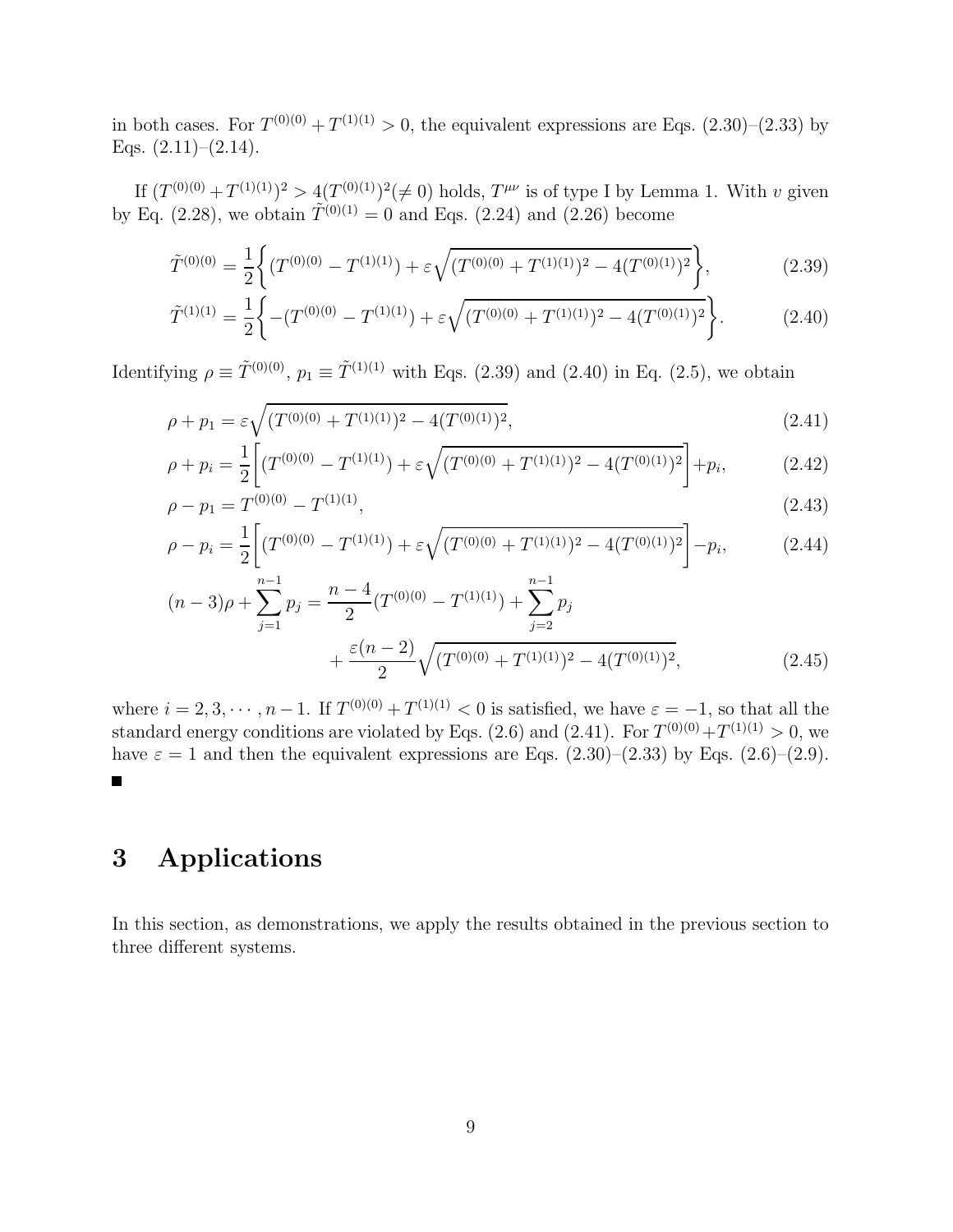### 3.1 Spacetime with a base manifold

We consider the following warped spacetime  $(M^n, g_{\mu\nu})$  of a two-dimensional Lorentzian spacetime  $(M^2, g_{AB})$  and an  $(n-2)$ -dimensional Riemannian base manifold  $(K^{n-2}, \gamma_{ij})$ :

$$
ds^{2} = g_{AB}(y)dy^{A}dy^{B} + R^{2}(y)\gamma_{ij}(z)dz^{i}dz^{j}, \qquad (3.1)
$$

where  $y^A$   $(A = 0, 1)$  and  $z^i$   $(i = 2, 3, \dots, n - 1)$  are coordinates on  $(M^2, g_{AB})$  and  $(K^{n-2}, \gamma_{ij})$ , respectively. Here we assume that gravitational field equations give an energymomentum tensor in the form of

$$
T_{\mu\nu}dx^{\mu}dx^{\nu} = T_{AB}(y)dy^A dy^B + p_t(y)R(y)^2 \gamma_{ij}(z)dz^i dz^j.
$$
 (3.2)

General relativity with or without a cosmological constant and a variety of scalar-tensor theories satisfy this condition if  $(K^{n-2}, \gamma_{ij})$  is an Einstein space. In a more general Lovelock gravity [25], this condition is satisfied if  $(K^{n-2}, \gamma_{ij})$  is an Einstein space satisfying additional conditions [26–28].

One may introduce basis one-forms  ${E_{\mu}^{(a)}}$  in the spacetime (3.1) such that

$$
E_{\mu}^{(\alpha)} dx^{\mu} = E_A^{(\alpha)} dy^A, \qquad E_{\mu}^{(k)} dx^{\mu} = Re_i^{(k)} dz^i,
$$
 (3.3)

where basis one-forms  $\{E_A^{(\alpha)}\}$  ${(\alpha)}_A$   $(\alpha = 0, 1)$  on  $(M^2, g_{AB})$  satisfy

$$
E_{(\alpha)}^{A} E_{(\beta)A} = \eta_{(\alpha)(\beta)} = \text{diag}(-1, 1)
$$
\n(3.4)

and  $e_i^{(k)}$  $i^{(k)}$   $(k = 2, 3, \cdots, n - 1)$  are basis one-forms on  $(K^{n-2}, \gamma_{ij})$  satisfying

$$
\gamma_{ij} = \delta_{(k)(l)} e_i^{(k)} e_j^{(l)} \leftrightarrow \gamma^{ij} e_i^{(k)} e_j^{(l)} = \delta^{(k)(l)}.
$$
\n(3.5)

With this set of basis one-forms, non-zero components of  $T^{(a)(b)}$  are  $T^{(0)(0)}$ ,  $T^{(0)(1)}(=T^{(1)(0)})$ ,  $T^{(1)(1)}$ , and  $T^{(2)(2)} = T^{(3)(3)} = \cdots = T^{(n-1)(n-1)} = p_t$ . Now we apply Proposition 1 with three different coordinate systems on  $(M^2, g_{AB})$ .

Corollary 1 (Energy conditions in diagonal coordinates) *For an energy-momentum tensor (3.2) in the spacetime (3.1) in the following diagonal coordinates*  $y^A = (t, x)$  *on*  $(M^2, g_{AB})$ ;

$$
ds^{2} = -e^{2\Phi(t,x)}dt^{2} + e^{2\Psi(t,x)}dx^{2} + R(t,x)^{2}\gamma_{ij}(z)dz^{i}dz^{j},
$$
\n(3.6)

*all the energy conditions are violated in a region with*  $e^{-2\Phi}T_{tt} + e^{-2\Psi}T_{xx} < 0$  or  $\mathcal{D}_1 < 0$ , *where*

$$
\mathcal{D}_1 := (e^{-2\Phi} T_{tt} + e^{-2\Psi} T_{xx} + 2e^{-\Phi - \Psi} T_{tx}) (e^{-2\Phi} T_{tt} + e^{-2\Psi} T_{xx} - 2e^{-\Phi - \Psi} T_{tx}). \tag{3.7}
$$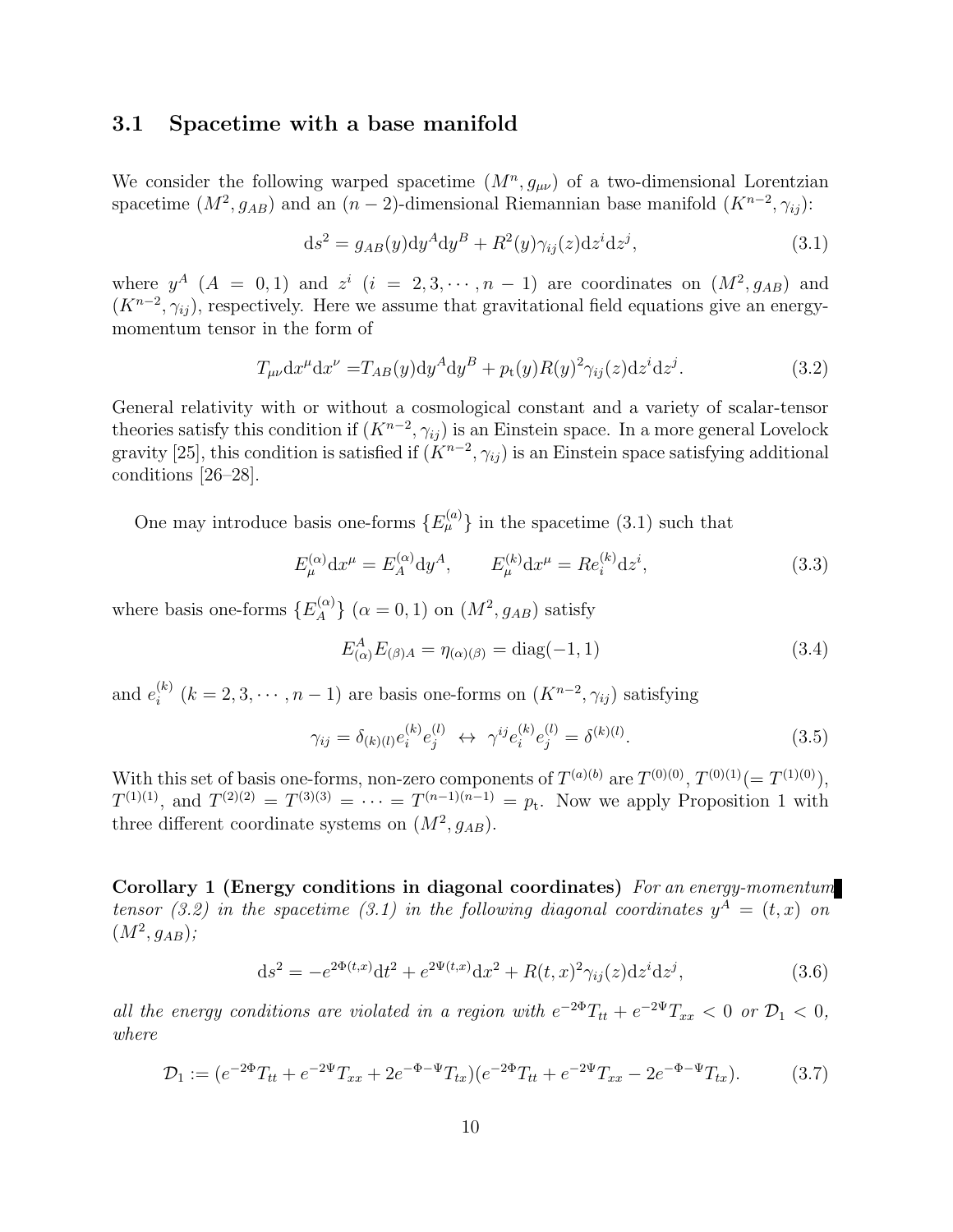*In a region where*  $\mathcal{D}_1 \geq 0$  *and*  $e^{-2\Phi}T_{tt} + e^{-2\Psi}T_{xx} \geq 0$  *hold, equivalent expressions of the standard energy conditions are given by*

$$
NEC: \ e^{-2\Phi}T_{tt} - e^{-2\Psi}T_{xx} + 2p_t + \sqrt{\mathcal{D}_1} \ge 0,
$$
\n(3.8)

$$
WEC: e^{-2\Phi}T_{tt} - e^{-2\Psi}T_{xx} + \sqrt{\mathcal{D}_1} \ge 0 \text{ in addition to NEC},
$$
\n
$$
PFC: e^{2\Phi}T_{tt} - e^{-2\Psi}T_{xx} + \sqrt{\mathcal{D}_1} \ge 0 \text{ in addition to NEC},
$$
\n(3.9)

$$
DEC: e^{-2\Phi}T_{tt} - e^{-2\Psi}T_{xx} - 2p_t + \sqrt{\mathcal{D}_1} \ge 0
$$
  
and  $e^{-2\Phi}T_{tt} - e^{-2\Psi}T_{xx} \ge 0$  in addition to WEC, (3.10)

$$
SEC: (n-4)(e^{-2\Phi}T_{tt} - e^{-2\Psi}T_{xx}) + 2(n-2)p_t + (n-2)\sqrt{\mathcal{D}_1} \ge 0
$$
  
in addition to *NEC*. (3.11)

*Proof:* With the following orthonormal basis one-forms on  $(M^2, g_{AB})$ 

$$
E_{\mu}^{(0)} dx^{\mu} = -e^{\Phi} dt, \qquad E_{\mu}^{(1)} dx^{\mu} = e^{\Psi} dx,
$$
\n(3.12)

we obtain

$$
T^{(0)(0)} = e^{-2\Phi} T_{tt}, \qquad T^{(1)(1)} = e^{-2\Psi} T_{xx}, \qquad T^{(0)(1)} = e^{-\Phi - \Psi} T_{tx}, \qquad (3.13)
$$

which give

$$
(T^{(0)(0)} + T^{(1)(1)})^2 - 4(T^{(0)(1)})^2 = \mathcal{D}_1,
$$
\n(3.14)

where  $\mathcal{D}_1$  is defined by Eq. (3.7). Then, the corollary follows from Proposition 1.

Corollary 2 (Energy conditions in single-null coordinates) *For an energy-momentum tensor (3.2) in the spacetime (3.1) in the following single-null coordinates*  $y^A = (u, r)$  *on*  $(M^2, g_{AB})$ ;

$$
ds2 = -f(u,r)du2 - 2\epsilon e^{-\delta(u,r)}du dr + R(u,r)2\gamma_{ij}(z)dzi dzj,
$$
\n(3.15)

*where*  $\epsilon = \pm 1$ *, all the energy conditions are violated in a region where*  $\mathcal{D}_2 < 0$  *or*  $T_{uu}$  –  $\epsilon f e^{\delta} T_{ur} + (f^2/4 + 1)e^{2\delta} T_{rr} < 0$  is satisfied, where

$$
\mathcal{D}_2 := e^{2\delta} T_{rr} (4T_{uu} - 4\epsilon f e^{\delta} T_{ur} + f^2 e^{2\delta} T_{rr}). \tag{3.16}
$$

*In a region where*  $\mathcal{D}_2 \geq 0$  *and*  $T_{uu} - \epsilon f e^{\delta} T_{ur} + (f^2/4 + 1)e^{2\delta} T_{rr} \geq 0$  *hold, equivalent expressions of the standard energy conditions are given by*

$$
NEC: 2\epsilon e^{\delta}T_{ur} - f e^{2\delta}T_{rr} + 2p_{\rm t} + \sqrt{\mathcal{D}_2} \ge 0,
$$
\n(3.17)

$$
WEC: 2\epsilon e^{\delta}T_{ur} - fe^{2\delta}T_{rr} + \sqrt{\mathcal{D}_2} \ge 0 \quad in \ addition \ to \ NEC,
$$
\n(3.18)

$$
DEC: \ 2\epsilon e^{\delta}T_{ur} - fe^{2\delta}T_{rr} - 2p_t + \sqrt{\mathcal{D}_2} \ge 0
$$
  
and 
$$
2\epsilon e^{\delta}T_{ur} - fe^{2\delta}T_{rr} \ge 0 \quad in \ addition \ to \ WEC,
$$
 (3.19)

$$
SEC: (n-4)(2\epsilon e^{\delta}T_{ur} - fe^{2\delta}T_{rr}) + 2(n-2)p_t + (n-2)\sqrt{\mathcal{D}_2} \ge 0
$$
  
in addition to NEC. (3.20)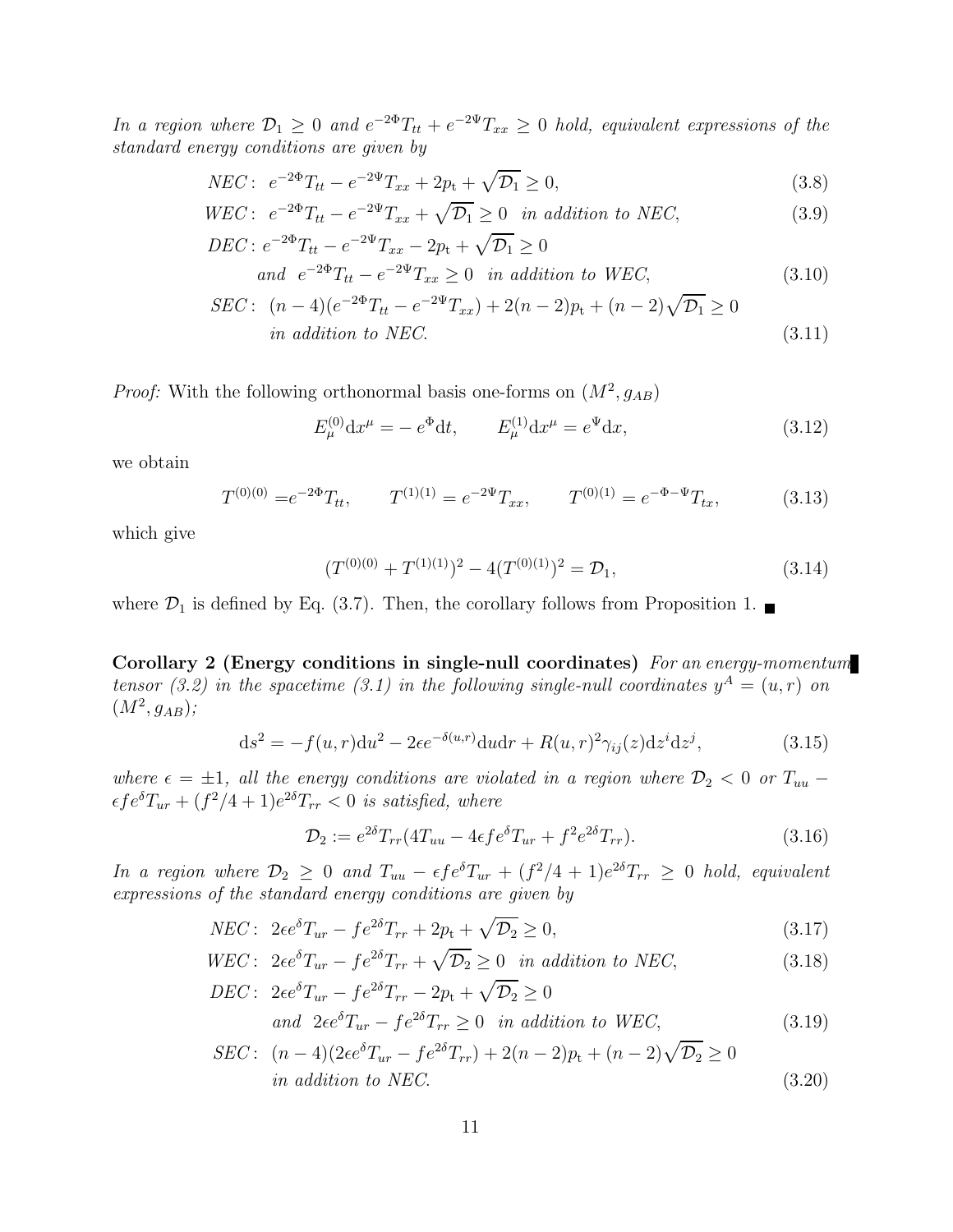*Proof:* With the following orthonormal basis one-forms on  $(M^2, g_{AB})$ 

$$
E_{\mu}^{(0)} dx^{\mu} = -\frac{1}{\sqrt{2}} \left( 1 + \frac{f}{2} \right) du - \frac{\epsilon}{\sqrt{2}} e^{-\delta} dr, \qquad (3.21)
$$

$$
E_{\mu}^{(1)} dx^{\mu} = -\frac{1}{\sqrt{2}} \left( 1 - \frac{f}{2} \right) du + \frac{\epsilon}{\sqrt{2}} e^{-\delta} dr, \qquad (3.22)
$$

we obtain

$$
T^{(0)(0)} = \frac{1}{8} \left\{ 4T_{uu} - 4\epsilon (f-2)e^{\delta} T_{ur} + (f-2)^2 e^{2\delta} T_{rr} \right\},\tag{3.23}
$$

$$
T^{(1)(1)} = \frac{1}{8} \left\{ 4T_{uu} - 4\epsilon (f+2)e^{\delta} T_{ur} + (f+2)^2 e^{2\delta} T_{rr} \right\},\tag{3.24}
$$

$$
T^{(0)(1)} = \frac{1}{8} \left\{-4T_{uu} + 4\epsilon f e^{\delta} T_{ur} - (f+2)(f-2)e^{2\delta} T_{rr}\right\},\tag{3.25}
$$

which give

$$
(T^{(0)(0)} + T^{(1)(1)})^2 - 4(T^{(0)(1)})^2 = \mathcal{D}_2,
$$
\n(3.26)

$$
T^{(0)(0)} + T^{(1)(1)} = T_{uu} - \epsilon f e^{\delta} T_{ur} + \left(\frac{1}{4}f^2 + 1\right) e^{2\delta} T_{rr},\tag{3.27}
$$

$$
T^{(0)(0)} - T^{(1)(1)} = 2\epsilon e^{\delta} T_{ur} - f e^{2\delta} T_{rr}.
$$
\n(3.28)

where  $\mathcal{D}_2$  is defined by Eq. (3.16). Then, the corollary follows from Proposition 1.

Corollary 3 (Energy conditions in double-null coordinates) *For an energy-momentum tensor (3.2) in the spacetime (3.1) in the following double-null coordinates*  $y^A = (u, v)$  *on*  $(M^2, g_{AB})$ ;

$$
ds^{2} = -2e^{-f(u,v)}dudv + R(u,v)^{2}\gamma_{ij}(z)dz^{i}dz^{j}, \qquad (3.29)
$$

*all the standard energy conditions are violated in a region where*  $T_{uu}T_{vv} < 0$  or  $T_{uu}+T_{vv} < 0$ *is satisfied. In a region where*  $T_{uu}T_{vv} \geq 0$  *and*  $T_{uu} + T_{vv} \geq 0$  *hold, equivalent expressions of the standard energy conditions are given by*

$$
NEC: T_{uv} + p_t e^{-f} + \sqrt{T_{uu} T_{vv}} \ge 0,
$$
\n(3.30)

$$
WEC: T_{uv} + \sqrt{T_{uu}T_{vv}} \ge 0 \quad in \ addition \ to \ NEC,
$$
\n
$$
(3.31)
$$

$$
DEC: T_{uv} - p_t e^{-f} + \sqrt{T_{uu} T_{vv}} \ge 0 \quad and \quad T_{uv} \ge 0 \quad in \text{ addition to WEC}, \tag{3.32}
$$

$$
SEC: (n-4)T_{uv} + (n-2)p_t e^{-f} + (n-2)\sqrt{T_{uu}T_{vv}} \ge 0 \text{ in addition to NEC.} \quad (3.33)
$$

*Proof:* With the following orthonormal basis one-forms on  $(M^2, g_{AB})$ 

$$
E_{\mu}^{(0)} \mathrm{d}x^{\mu} = -\frac{1}{\sqrt{2}} e^{-f/2} (\mathrm{d}u + \mathrm{d}v) \tag{3.34}
$$

$$
E_{\mu}^{(1)} dx^{\mu} = \frac{1}{\sqrt{2}} e^{-f/2} (du - dv).
$$
 (3.35)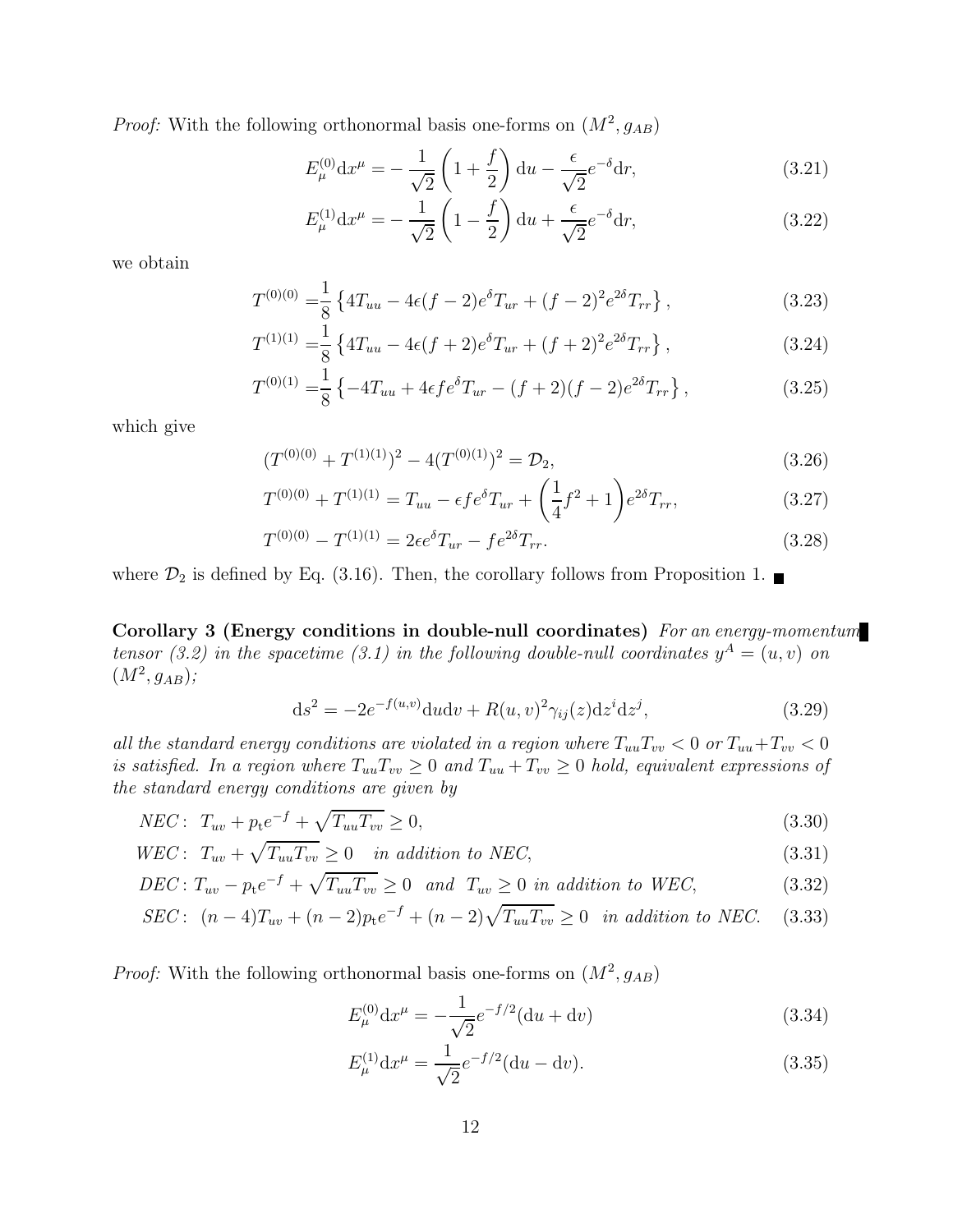we obtain

$$
T^{(0)(0)} = \frac{1}{2} e^f (T_{uu} + 2T_{uv} + T_{vv}), \qquad (3.36)
$$

$$
T^{(1)(1)} = \frac{1}{2} e^f (T_{uu} - 2T_{uv} + T_{vv}), \tag{3.37}
$$

$$
T^{(0)(1)} = \frac{1}{2} e^f (T_{uu} - T_{vv}), \qquad (3.38)
$$

which give

$$
(T^{(0)(0)} + T^{(1)(1)})^2 - 4(T^{(0)(1)})^2 = 4e^{2f}T_{uu}T_{vv},
$$
\n(3.39)

$$
T^{(0)(0)} + T^{(1)(1)} = e^f(T_{uu} + T_{vv}), \qquad (3.40)
$$

$$
T^{(0)(0)} - T^{(1)(1)} = 2e^f T_{uv}.
$$
\n(3.41)

Then, the corollary follows from Proposition 1.

Corollary 3 shows that the NEC implies  $T_{uu} \geq 0$  and  $T_{vv} \geq 0$  and the DEC implies  $T_{uu} \geq 0$ ,  $T_{vv} \geq 0$ , and  $T_{uv} \geq 0$  in the spacetime with a metric given by Eq. (3.29).

### 3.2 Imperfect fluid without shear viscosity

As another application of Proposition 1, one can study the energy conditions without assuming any spacetime symmetry for a relativistic imperfect fluid without shear viscosity. The energy-momentum tensor for a relativistic imperfect fluid in  $n(> 2)$  dimensions is given by

$$
T_{\mu\nu} = \rho u_{\mu} u_{\nu} + p h_{\mu\nu} + (u_{\mu} q_{\nu} + q_{\mu} u_{\nu}) + \pi_{\mu\nu},
$$
\n(3.42)

where  $\rho$  is the energy density,  $p$  is a pressure,  $u^{\mu}$  is an *n*-velocity of the fluid element satisfying  $u_{\mu}u^{\mu} = -1$ ,  $h_{\mu\nu} := g_{\mu\nu} + u_{\mu}u_{\nu}$  is a projection tensor satisfying  $h_{\mu\nu}u^{\nu} = 0$ ,  $q^{\mu}$ is the (spacelike) heat flux vector satisfying  $u_{\mu}q^{\mu} = 0$ , and  $\pi_{\mu\nu} (= \pi_{(\mu\nu)})$  is a viscous shear tensor satisfying  $\pi_{\mu\nu}u^{\mu}=0$ . The viscous shear tensor  $\pi_{\mu\nu}$  is written as

$$
\pi_{\mu\nu} = -\zeta \theta h_{\mu\nu} - 2\eta \sigma_{\mu\nu},\tag{3.43}
$$

where  $\zeta(\geq 0)$  is the coefficient of bulk viscosity,  $\eta(\geq 0)$  is the coefficient of shear viscosity, and the expansion  $\theta$  and the shear tensor  $\sigma_{\mu\nu} (= \sigma_{(\mu\nu)})$  of the fluid are defined by

$$
\theta := \nabla_{\mu} u^{\mu},\tag{3.44}
$$

$$
\sigma_{\mu\nu} := \nabla_{(\mu} u_{\nu)} + a_{(\mu} u_{\nu)} - \frac{1}{n-1} \theta h_{\mu\nu}.
$$
\n(3.45)

Here  $a^{\mu} := u^{\nu} \nabla_{\nu} u^{\mu}$  is an acceleration vector. Since  $a_{\mu} u^{\mu} = 0$  holds,  $\sigma_{\mu\nu}$  is trace-free  $(\sigma^{\mu}_{\ \mu} = 0)$  and satisfies  $\sigma_{\mu\nu}u^{\nu} = 0$ , so that  $\sigma_{\mu\nu} \equiv 0$  holds for  $n = 2$ .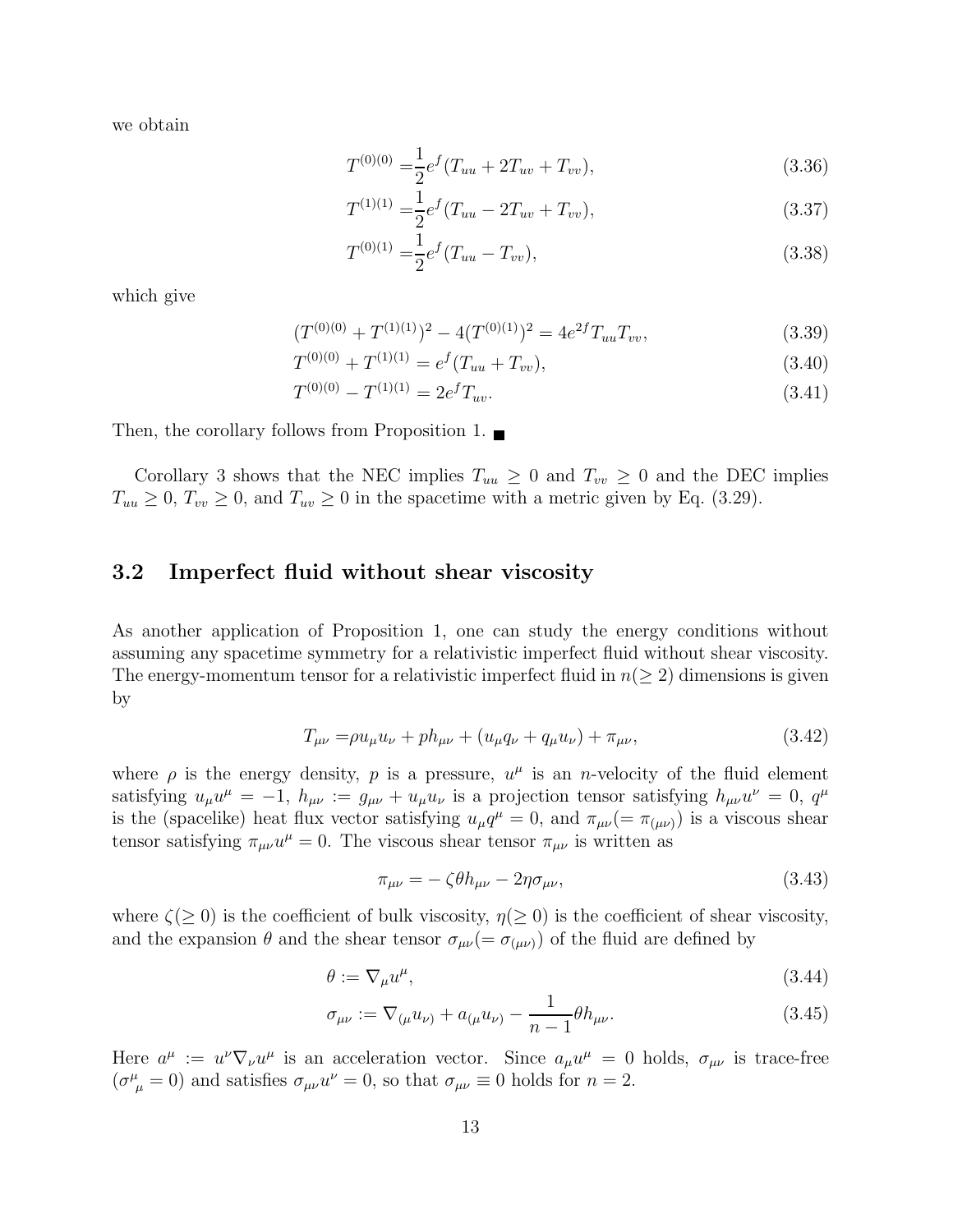The following corollary is an  $n(\geq 2)$ -dimensional generalization of Corollary 1 in [29] including the NEC.

Corollary 4 (Energy conditions for imperfect fluid without shear viscosity) *For an imperfect fluid given by Eqs.*  $(3.42)$ – $(3.45)$  with  $\eta = 0$ , all the standard energy conditions *are violated in a region where*  $(\rho + p - \zeta \theta)^2 < 4Q^2$  *or*  $\rho + p - \zeta \theta < 0$  *is satisfied, where*  $Q^2 := q_\mu q^\mu$ . In a region where  $(\rho + p - \zeta \theta)^2 \ge 4Q^2$  and  $\rho + p - \zeta \theta \ge 0$  hold, the NEC is *satisfied and equivalent expressions of other energy conditions are given by*

$$
WEC: \ \rho - p + \zeta \theta + \sqrt{(\rho + p - \zeta \theta)^2 - 4Q^2} \ge 0,
$$
\n
$$
DDC = 2(\zeta - 12) \sqrt{(\rho + p - \zeta \theta)^2 - 4Q^2} \ge 0.
$$
\n(3.46)

$$
DEC: \ \rho - 3(p - \zeta\theta) + \sqrt{(\rho + p - \zeta\theta)^2 - 4Q^2} \ge 0
$$
  
and  $\rho - p + \zeta\theta \ge 0$  in addition to WEC, (3.47)

$$
SEC: (n-4)\rho + n(p-\zeta\theta) + (n-2)\sqrt{(\rho+p-\zeta\theta)^2 - 4Q^2} \ge 0.
$$
 (3.48)

*Proof:* We define a scalar function Q by  $q_{\rho} = Q\tilde{q}_{\mu}$  and  $\tilde{q}_{\mu}\tilde{q}^{\mu} = 1$ . With a set of orthonormal basis vectors  $\{E^{\mu}_{(c)}\}$  $\{a=0,1,\dots,n-1\}$  with  $E_{(0)}^{\mu} = u^{\mu}$  and  $E_{(1)}^{\mu} = \tilde{q}^{\mu}$ , we obtain

$$
T_{(0)(0)} = \rho, \qquad T_{(0)(1)} = -Q, \qquad T_{(I)(J)} = (p - \zeta \theta) \delta_{(I)(J)}, \tag{3.49}
$$

where  $I = 1, 2, \dots, n-1$ . Then, the corollary follows from Proposition 1.

In fact, it is not straightforward to generalize Corollary 4 to the case with shear viscosity  $(\eta \neq 0)$  in the most general case. Nevertheless, Lemma 1 and Proposition 1 can be directly applied to the case with spherical symmetry [30].

### 3.3 Generalized Kerr spacetime

The last application is to a stationary and axisymmetric spacetime. We consider the following Gürses-Gürsey spacetime in the Doran coordinates  $(\eta, r, \theta, \varphi)$ :

$$
ds^{2} = -d\eta^{2} + \Sigma(r,\theta)d\theta^{2} + (r^{2} + a^{2})\sin^{2}\theta d\varphi^{2}
$$
  
+ 
$$
\frac{\Sigma(r,\theta)}{r^{2} + a^{2}} \left\{ dr + \frac{\sqrt{2M(r)r(r^{2} + a^{2})}}{\Sigma(r,\theta)}(d\eta - a\sin^{2}\theta d\varphi) \right\}^{2},
$$
(3.50)

$$
\Sigma(r,\theta) := r^2 + a^2 \cos^2 \theta,\tag{3.51}
$$

in which a is a constant and  $M(r)$  is a function of r [10,31]. If  $M(r)$  is constant, the metric (3.50) reduces to Kerr in the Doran coordinates [32,33]. A regular null hypersurface  $r = r<sub>h</sub>$ determined by  $r_h^2 + a^2 - 2r_h M(r_h) = 0$  is a Killing horizon. The Gürses-Gürsey metric has been used to construct models of a rotating non-singular black hole  $[10,34-41]$ . Gürses and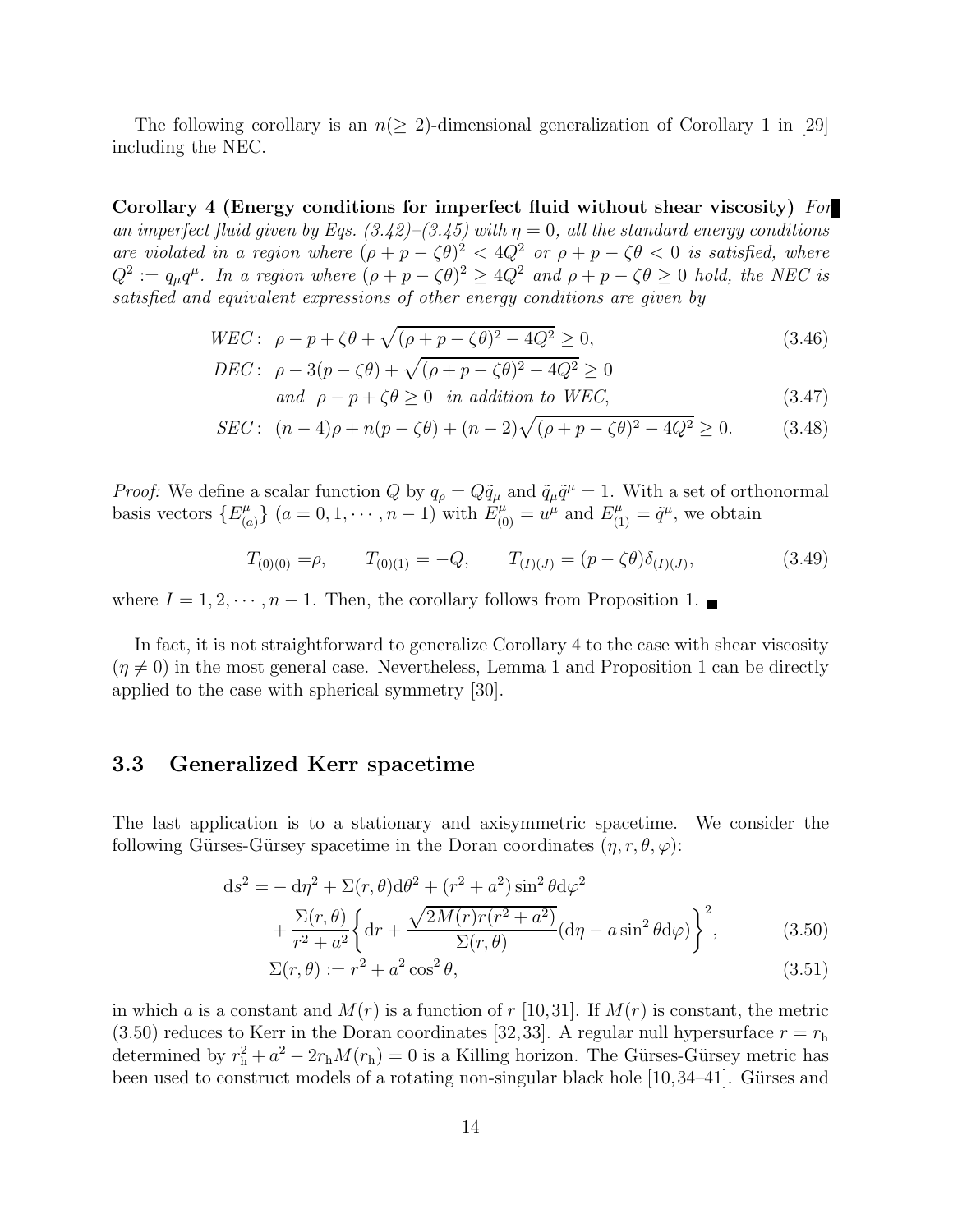Gürsey showed that the corresponding matter field in general relativity can be interpreted as an anisotropic fluid, which is of the Hawking-Ellis type I [31].

Different from the Boyer-Lindquist coordinates, Killing horizons are not coordinate singularities in the Doran coordinates. Natural orthonormal basis one-forms in the spacetime (3.50) are

$$
E_{\mu}^{(0)} \mathrm{d}x^{\mu} = -\mathrm{d}\eta,
$$
  
\n
$$
E_{\mu}^{(1)} \mathrm{d}x^{\mu} = \sqrt{\frac{\Sigma(r,\theta)}{r^2 + a^2}} \left\{ \mathrm{d}r + \frac{\sqrt{2M(r)r(r^2 + a^2)}}{\Sigma(r,\theta)} (\mathrm{d}\eta - a\sin^2\theta \mathrm{d}\varphi) \right\},
$$
\n
$$
(3.52)
$$
  
\n
$$
E_{\mu}^{(2)} \mathrm{d}x^{\mu} = \sqrt{\Sigma} \mathrm{d}\theta, \qquad E_{\mu}^{(3)} \mathrm{d}x^{\mu} = \sqrt{r^2 + a^2} \sin\theta \mathrm{d}\varphi.
$$

with which non-zero components of  $G^{(a)(b)}$  are

$$
G^{(0)(0)} = \Sigma^{-3} [-rM''\Sigma a^2 \sin^2 \theta + 2M'(r^4 + a^2r^2 - a^4 \sin^2 \theta \cos^2 \theta)],
$$
\n(3.53)

$$
G^{(0)(3)} = a \sin \theta \sqrt{r^2 + a^2} \Sigma^{-3} [r M'' \Sigma - 2M'(r^2 - a^2 \cos^2 \theta)],
$$
\n(3.54)

$$
G^{(1)(1)} = -2r^2 \Sigma^{-2} M',\tag{3.55}
$$

$$
G^{(2)(2)} = -\Sigma^{-2} (rM''\Sigma + 2M'a^2\cos^2\theta),
$$
\n(3.56)

$$
G^{(3)(3)} = -\Sigma^{-3} [r M'' \Sigma (r^2 + a^2) + 2a^2 M' \{ (r^2 + a^2) \cos^2 \theta - r^2 \sin^2 \theta \}],
$$
 (3.57)

where a prime denotes differentiation with respect to  $r$ . Thus, one can use Lemma 1 and Proposition 1 by exchanging the index (1) for (3).

Corollary 5 (Energy conditions in the Gürses-Gürsey spacetime) *For the corresponding energy-momentum tensor in the Gürses-Gürsey spacetime (3.50) in general relativity, equivalent expressions of the standard energy conditions are given by*

$$
NEC: 2M'(r^2 - a^2 \cos^2 \theta) - rM''\Sigma \ge 0,
$$
\n(3.58)

$$
WEC: M' \ge 0 \quad in \ addition \ to \ NEC,
$$
\n
$$
(3.59)
$$

*DEC* :  $rM'' + 2M' > 0$  *in addition to WEC*, (3.60)

$$
SEC: rM''\Sigma + 2M'a^2\cos^2\theta \le 0 \text{ in addition to NEC.}
$$
 (3.61)

*Proof:* We compute

$$
(G^{(0)(0)} + G^{(3)(3)})^2 - 4(G^{(0)(3)})^2 = \Sigma^{-4} [rM''\Sigma - 2M'(r^2 - a^2\cos^2\theta)]^2 =: \mathcal{D}_3
$$
 (3.62)

and  $\mathcal{D}_3 = 0$  implies  $G^{(0)(3)} = 0$ , so that the corresponding energy-momentum tensor  $T_{\mu\nu}$  in general relativity is of type I by Lemma 1. By Proposition 1 with

$$
G^{(0)(0)} + G^{(3)(3)} = -\Sigma^{-3}(r^2 + a^2 + a^2 \sin^2 \theta)[rM''\Sigma - 2M'(r^2 - a^2 \cos^2 \theta)],
$$
 (3.63)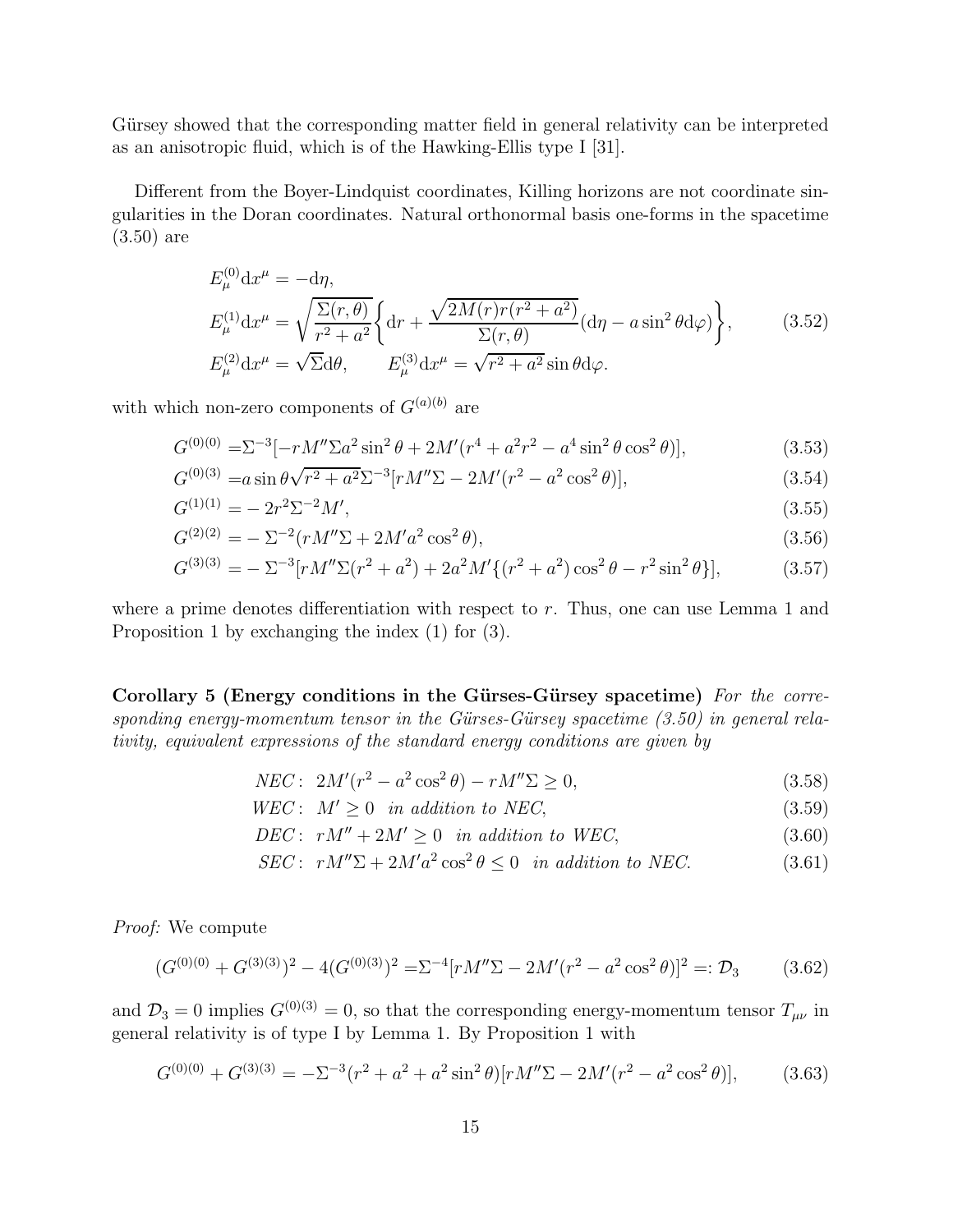all the standard energy conditions are violated if  $rM''\Sigma - 2M'(r^2 - a^2\cos^2\theta) > 0$  holds. If  $rM''\Sigma - 2M'(r^2 - a^2\cos^2\theta) \leq 0$  holds, we obtain

$$
\sqrt{\mathcal{D}_3} = -\Sigma^{-2} [r M'' \Sigma - 2M'(r^2 - a^2 \cos^2 \theta)] \tag{3.64}
$$

and hence

$$
G^{(0)(0)} - G^{(3)(3)} + 2G^{(1)(1)} + \sqrt{\mathcal{D}_3} = 0,
$$
\n(3.65)

$$
G^{(0)(0)} - G^{(3)(3)} + 2G^{(2)(2)} + \sqrt{\mathcal{D}_3} = -2\Sigma^{-2} [rM''\Sigma - 2M'(r^2 - a^2\cos^2\theta)],\tag{3.66}
$$

$$
G^{(0)(0)} - G^{(3)(3)} + \sqrt{\mathcal{D}_3} = 4r^2 M' \Sigma^{-2},\tag{3.67}
$$

$$
G^{(0)(0)} - G^{(3)(3)} - 2G^{(1)(1)} + \sqrt{\mathcal{D}_3} = 8r^2 M' \Sigma^{-2},\tag{3.68}
$$

$$
G^{(0)(0)} - G^{(3)(3)} - 2G^{(2)(2)} + \sqrt{\mathcal{D}_3} = 2\Sigma^{-1}(rM'' + 2M'),\tag{3.69}
$$

$$
G^{(1)(1)} + G^{(2)(2)} + \sqrt{\mathcal{D}_3} = -2\Sigma^{-2} (rM''\Sigma + 2M'a^2\cos^2\theta). \tag{3.70}
$$

Then, the corollary follows from Proposition 1 with  $n = 4$ .

As an alternative and more direct approach to prove Corollary 5 [10], we may introduce a new set of the basis one-forms  $\{\tilde{E}_{\mu}^{(0)}, E_{\mu}^{(1)}, E_{\mu}^{(2)}, \tilde{E}_{\mu}^{(3)}\}$  obtained by a local Lorentz transformation on the plane spanned by  $E^{(0)}_{\mu}$  and  $E^{(3)}_{\mu}$  such that

$$
\tilde{E}_{\mu}^{(0)} = \cosh \alpha E_{\mu}^{(0)} - \sinh \alpha E_{\mu}^{(3)}, \n\tilde{E}_{\mu}^{(3)} = -\sinh \alpha E_{\mu}^{(0)} + \cosh \alpha E_{\mu}^{(3)}
$$
\n(3.71)

with

$$
\cosh \alpha = \sqrt{\frac{r^2 + a^2}{\Sigma(r, \theta)}}, \qquad \sinh \alpha = -\frac{a \sin \theta}{\sqrt{\Sigma(r, \theta)}}.
$$
\n(3.72)

Non-zero components of  $\tilde{G}^{(a)(b)} = G^{\mu\nu} \tilde{E}^{(a)}_\mu \tilde{E}^{(b)}_\nu$  with the new set of basis one-forms are then

$$
\tilde{G}^{(0)(0)} = \frac{2r^2M'}{\Sigma^2}, \qquad \tilde{G}^{(1)(1)} = -\frac{2r^2M'}{\Sigma^2}, \tag{3.73}
$$

$$
\tilde{G}^{(2)(2)} = \tilde{G}^{(3)(3)} = -\frac{rM''\Sigma + 2a^2M'\cos^2\theta}{\Sigma^2}.
$$
\n(3.74)

Therefore, the corresponding energy-momentum tensor  $T^{\mu\nu} := G^{\mu\nu}/(8\pi G)$  in general relativity is of the Hawking-Ellis type I and its orthonormal components are given in the type-I form  $(2.5)$  with

$$
\rho = -p_1 = \frac{r^2 M'}{4\pi G \Sigma^2}, \qquad p_2 = p_3 = -\frac{r M'' \Sigma + 2M' a^2 \cos^2 \theta}{8\pi G \Sigma^2}, \tag{3.75}
$$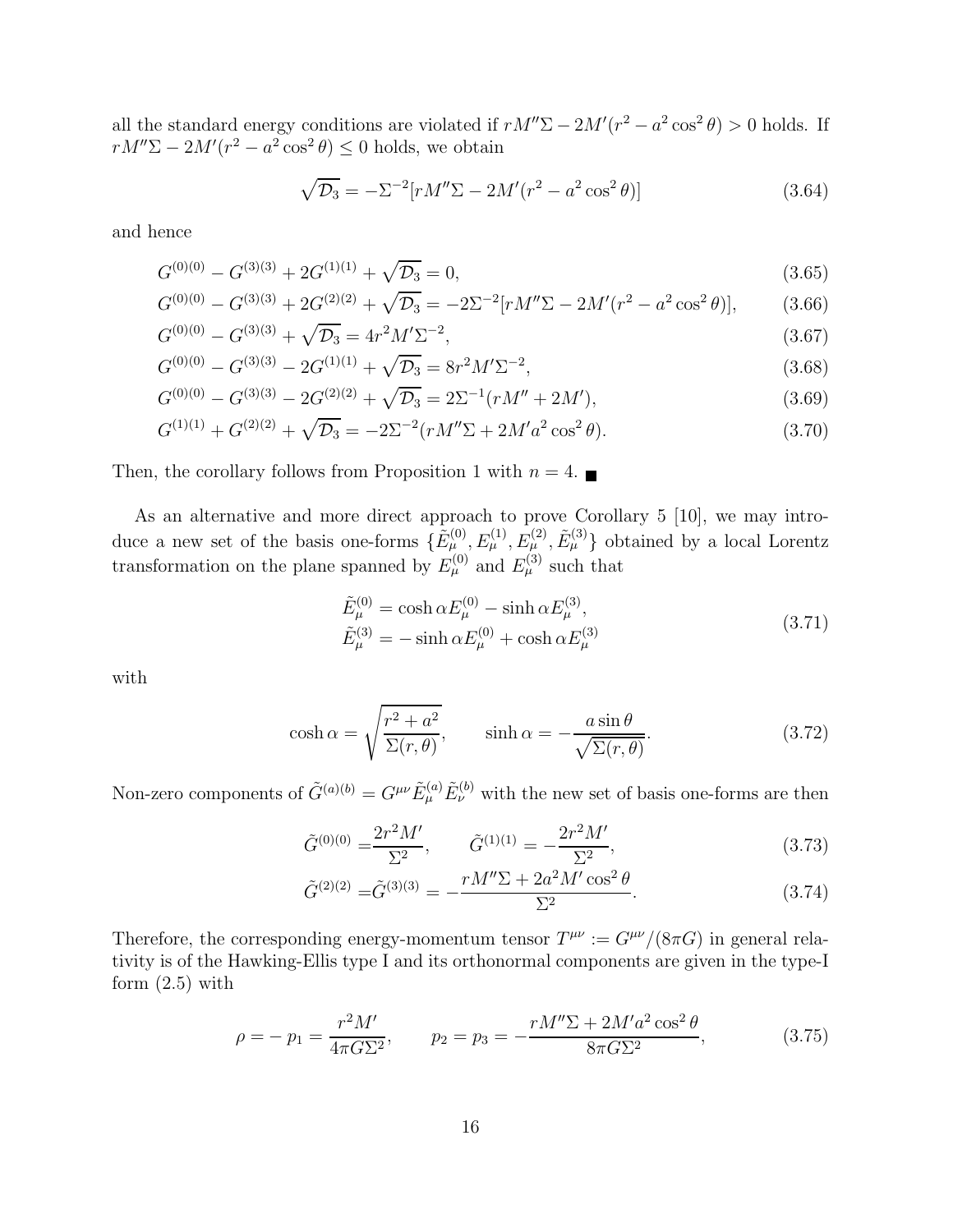where  $G$  is the gravitational constant. Equation  $(3.75)$  gives

$$
\rho + p_1 = 0, \qquad \rho - p_1 = \frac{r^2 M'}{2\pi G \Sigma^2},
$$
  
\n
$$
\rho + p_2 = \rho + p_3 = \frac{2M'(r^2 - a^2 \cos^2 \theta) - rM'' \Sigma}{8\pi G \Sigma^2},
$$
  
\n
$$
\rho - p_2 = \rho - p_3 = \frac{rM'' + 2M'}{8\pi G \Sigma},
$$
  
\n
$$
\rho + p_1 + p_2 + p_3 = -\frac{rM'' \Sigma + 2M'a^2 \cos^2 \theta}{4\pi G \Sigma^2}
$$
\n(3.76)

and then Corollary 5 follows from Eqs.  $(2.6)$ – $(2.9)$  with Eqs.  $(3.75)$  and  $(3.76)$ .

### 4 Summary

In the present paper, we have derived criteria for the Hawking-Ellis types and the standard energy conditions for the case where the energy-momentum tensor  $T_{\mu\nu}$  has a single offdiagonal "space-time" component in an orthonormal frame. In Sec. 2, we have shown that, for an energy-momentum tensor of which components in an orthonormal frame is given by Eq. (2.17), its Hawking-Ellis type is identified by Lemma 1 and one can check the standard energy conditions by Proposition 1. In Sec. 3, we have adopted those results to three different systems.

In Sec. 3.1, we have derived equivalent expressions to the energy conditions for an energymomentum tensor (3.2) in terms of the coordinate components in the spacetime (3.1) in three different coordinate systems. In Sec. 3.2, without assuming any spacetime symmetry, equivalent expressions to the energy conditions have been derived for an imperfect fluid without shear viscosity. In Sec. 3.3, we have applied our results to a stationary and axisymmetric Gürses-Gürsey spacetime (3.50) and derived equivalent expressions to the energy conditions in general relativity.

Lemma 1 and Proposition 1 can be used in various situations. For example, they should be useful in constructing physically reasonable models of rotating non-singular black holes or of cosmological black holes in an asymptotically expanding universe.

### Acknowledgements

The authors are grateful to Takuma Sato for discussions at the initial stage of the present work. TH is very grateful to Yu Nakayama for fruitful discussions and helpful comments.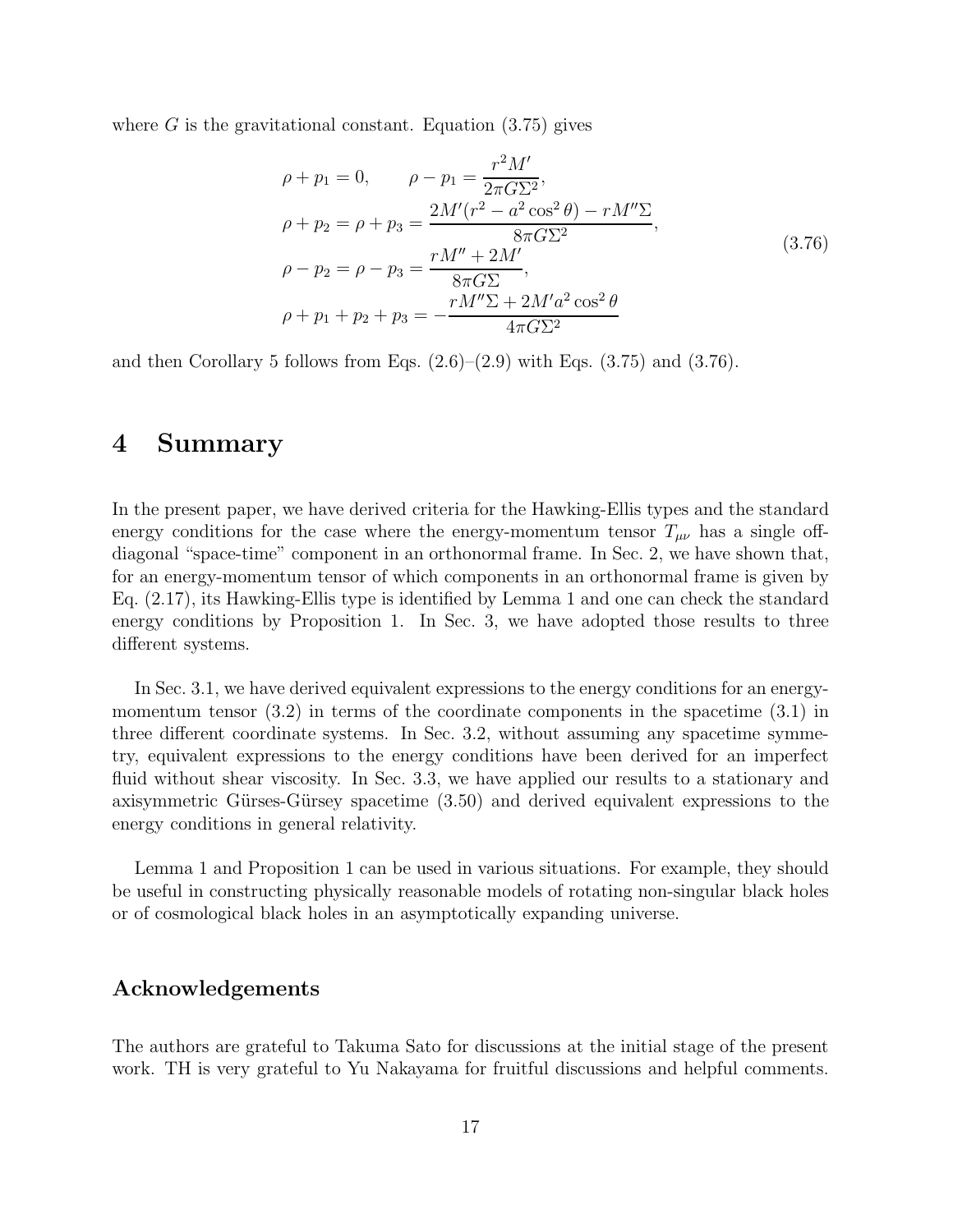This work was partially supported by JSPS KAKENHI Grant Numbers JP19K03876, JP19H01895 and JP20H05853 (TH).

## References

- [1] S. W. Hawking, Commun. Math. Phys. 25, 152-166 (1972) doi:10.1007/BF01877517
- [2] R. Schoen and S. T. Yau, Commun. Math. Phys. 65, 45-76 (1979) doi:10.1007/BF01940959
- [3] R. Schoen and S. T. Yau, Commun. Math. Phys. 79, 231-260 (1981) doi:10.1007/BF01942062
- [4] J. A. Nester, Phys. Lett. A 83, 241 (1981) doi:10.1016/0375-9601(81)90972-5
- [5] E. Witten, Commun. Math. Phys. 80, 381 (1981) doi:10.1007/BF01208277
- [6] R. Penrose, Phys. Rev. Lett. 14, 57-59 (1965) doi:10.1103/PhysRevLett.14.57
- [7] G. L. Klimchitskaya and V. M. Mostepanenko, Contemp. Phys. 47, 131-144 (2006) doi:10.1080/00107510600693683 [arXiv:quant-ph/0609145 [quant-ph]].
- [8] G. L. Klimchitskaya, U. Mohideen and V. M. Mostepanenko, Rev. Mod. Phys. 81, 1827-1885 (2009) doi:10.1103/RevModPhys.81.1827 [arXiv:0902.4022 [condmat.other]].
- [9] H. Maeda and C. Martinez, PTEP 2020, no.4, 043E02 (2020) doi:10.1093/ptep/ptaa009 [arXiv:1810.02487 [gr-qc]].
- [10] H. Maeda, [arXiv:2107.04791 [gr-qc]].
- [11] S. N. G. Thakurta, Indian Journal of Physics 55B, 304 (1981).
- [12] J. Sultana and C. C. Dyer, Gen. Rel. Grav. 37, 1347-1370 (2005) doi:10.1007/s10714- 005-0119-7
- [13] M. L. McClure and C. C. Dyer, Class. Quant. Grav. 23, 1971-1987 (2006) doi:10.1088/0264-9381/23/6/008
- [14] H. Culetu, [arXiv:1202.2285 [gr-qc]].
- [15] M. M. C. Mello, A. Maciel and V. T. Zanchin, Phys. Rev. D 95, no.8, 084031 (2017) doi:10.1103/PhysRevD.95.084031 [arXiv:1611.05077 [gr-qc]].
- [16] T. Harada, H. Maeda and T. Sato, [arXiv:2106.06651 [gr-qc]].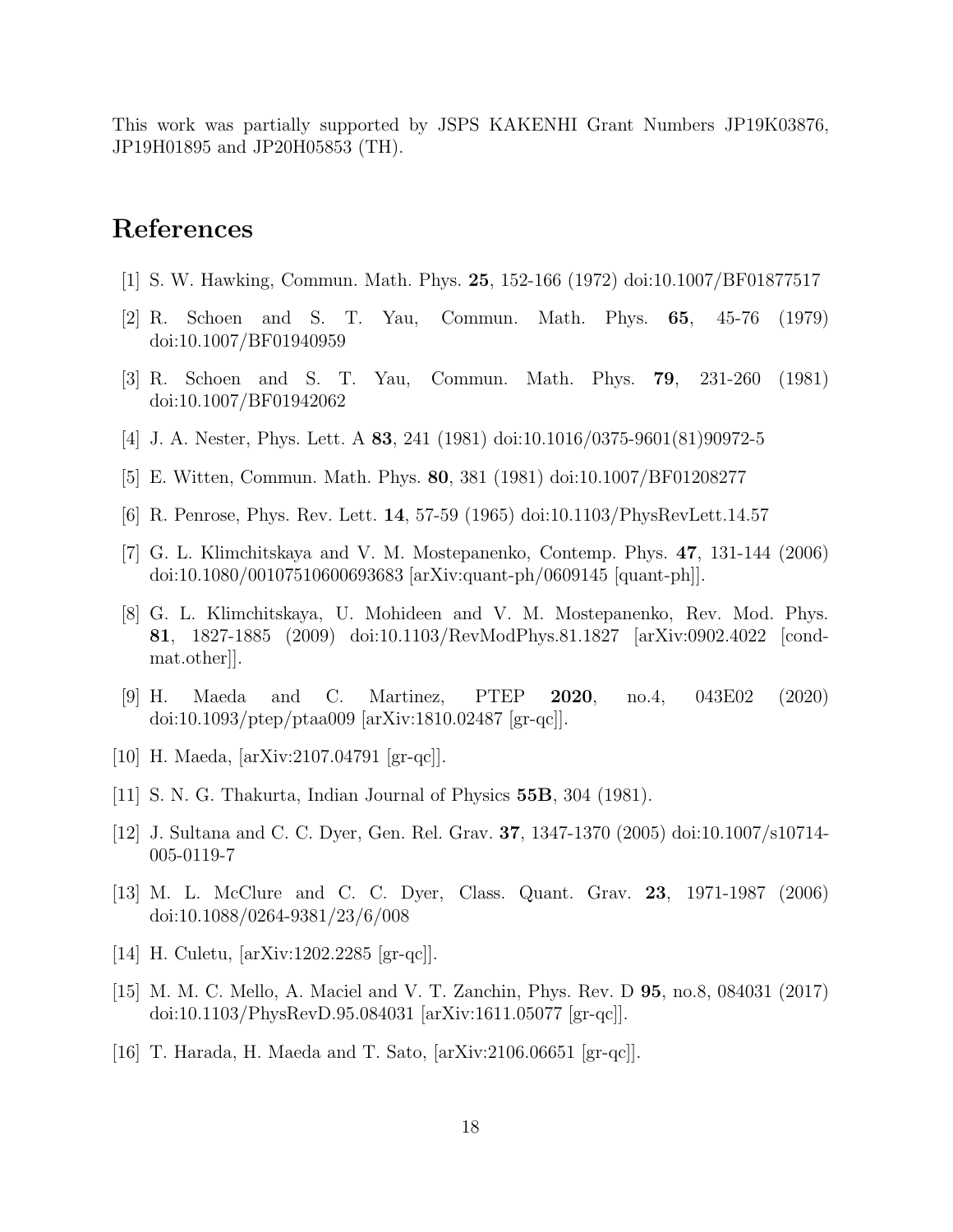- [17] S.W. Hawking and G.F.R. Ellis, *"The Large Scale Structure of Space-time"* (Cambridge: Cambridge University Press, 1973).
- [18] J. Santos, M. J. Rebouças and A. F. F. Teixeira, J. Math. Phys. **36**, 3074 (1995). doi:10.1063/1.531013
- [19] J. Santos, M. J. Rebou¸cas and A. F. F. Teixeira, Gen. Rel. Grav. 27, 989 (1995). doi:10.1007/BF02113081
- [20] G. S. Hall, M. J. Rebouças, J. Santos and A. F. F. Teixeira, Gen. Rel. Grav.  $28$ , 1107 (1996). doi:10.1007/BF02113160
- [21] G. Bergqvist and A. Höglund, Class. Quant. Grav. 19, 3341 (2002). doi:10.1088/0264-9381/19/12/316
- [22] M. J. Rebouças, J. Santos and A. F. F. Teixeira, Braz. J. Phys. 34, 535 (2004). doi:10.1590/S0103-97332004000300034
- [23] H. Maeda, Gen. Rel. Grav. 53, no.10, 90 (2021) doi:10.1007/s10714-021-02862-8  $|\text{arXiv:}2001.11335$   $|\text{gr-}qc||$ .
- [24] P. Martín-Moruno and M. Visser, Fundam. Theor. Phys. **189**, 193-213 (2017) doi:10.1007/978-3-319-55182-1 9 [arXiv:1702.05915 [gr-qc]].
- [25] D. Lovelock, J. Math. Phys. 12, 498-501 (1971) doi:10.1063/1.1665613
- [26] G. Dotti and R. J. Gleiser, Phys. Lett. B 627, 174-179 (2005) doi:10.1016/j.physletb.2005.08.110
- [27] S. Ray, Class. Quant. Grav. 32, no.19, 195022 (2015) doi:10.1088/0264- 9381/32/19/195022
- [28] S. Ohashi and M. Nozawa, Phys. Rev. D 92, 064020 (2015) doi:10.1103/PhysRevD.92.064020
- [29] C.A. Kolassis, N.O. Santos, and D. Tsoubelis, Class. Quant. Grav. 5, 1329 (1988).
- [30] B. P. Brassel, S. D. Maharaj and R. Goswami, PTEP 2021, no.10, 103E01 (2021) doi:10.1093/ptep/ptab116
- [31] M. Gürses and F. Gürsey, J. Math. Phys. **16**, 2385 (1975) doi:10.1063/1.522480
- [32] C. Doran, Phys. Rev. D 61, 067503 (2000) doi:10.1103/PhysRevD.61.067503 [arXiv:grqc/9910099 [gr-qc]].
- [33] M. Visser, [arXiv:0706.0622 [gr-qc]].
- [34] A. Burinskii, E. Elizalde, S. R. Hildebrandt and G. Magli, Phys. Rev. D 65, 064039 (2002) doi:10.1103/PhysRevD.65.064039 [arXiv:gr-qc/0109085 [gr-qc]].